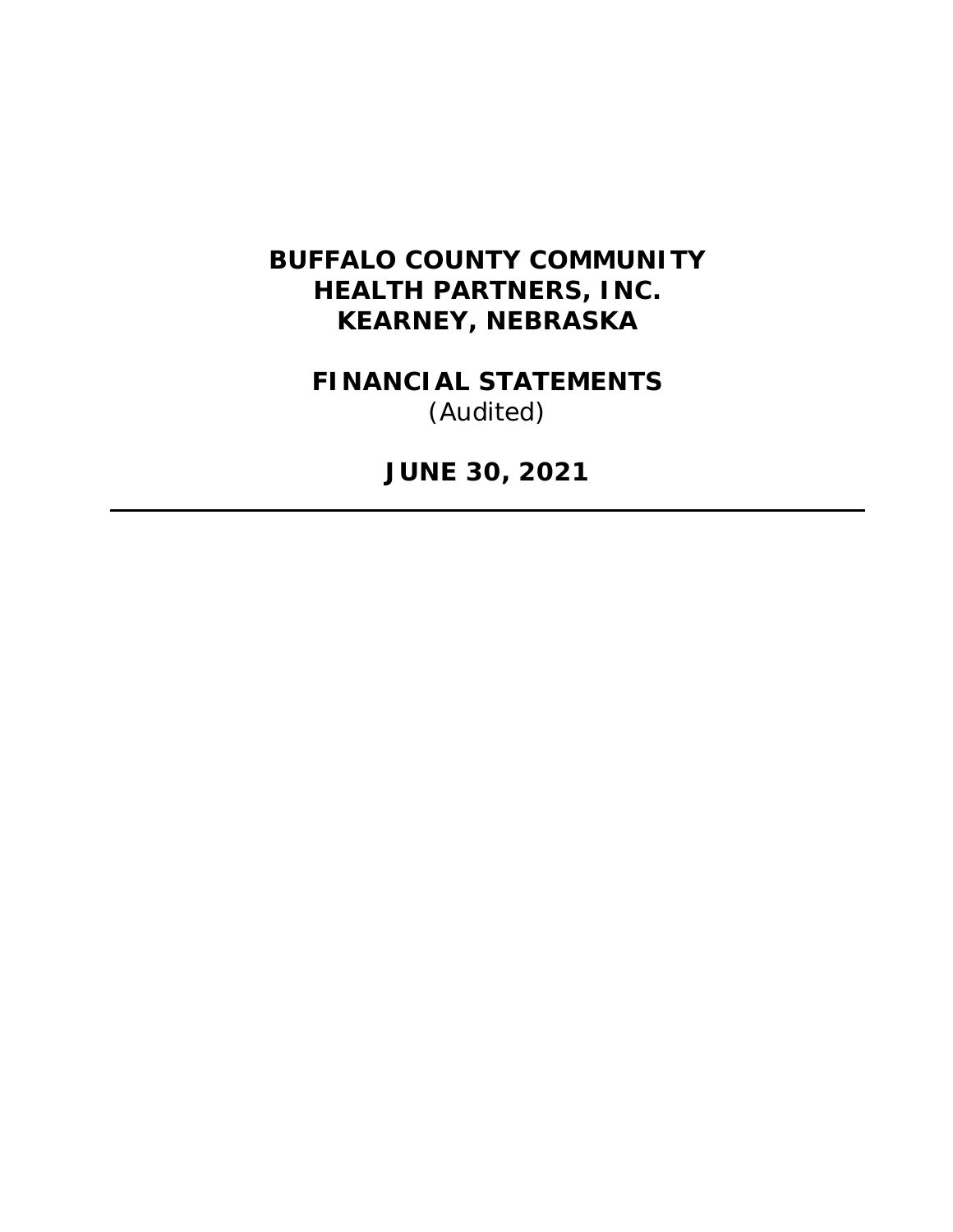# **CONTENTS**

|                                                                                                                                                                                                                                    | Page                |
|------------------------------------------------------------------------------------------------------------------------------------------------------------------------------------------------------------------------------------|---------------------|
| <b>INDEPENDENT AUDITOR'S REPORT</b>                                                                                                                                                                                                | $1 - 3$             |
| <b>FINANCIAL STATEMENTS</b>                                                                                                                                                                                                        |                     |
| Statements of assets, liabilities and net assets – modified cash basis<br>Statements of revenues, expenses and change in                                                                                                           | $\overline{4}$      |
| net assets – modified cash basis                                                                                                                                                                                                   | 5                   |
| Statements of cash flows – modified cash basis                                                                                                                                                                                     | 6                   |
| Statements of functional expenses - modified cash basis<br>Notes to financial statements                                                                                                                                           | 7 and 8<br>$9 - 21$ |
|                                                                                                                                                                                                                                    |                     |
| SINGLE AUDIT INFORMATION                                                                                                                                                                                                           |                     |
| Schedule of Expenditures of Federal Awards                                                                                                                                                                                         | 22                  |
| Notes to the Schedule of Expenditures of Federal Awards                                                                                                                                                                            | 23                  |
| Independent Auditor's Report on Internal Control over Financial<br>Reporting and on Compliance and Other Matters Based on an Audit<br>of Financial Statements Performed in Accordance with Government<br><b>Auditing Standards</b> | 24 and 25           |
| Independent Auditor's Report on Compliance for Each Major Federal<br>Program and Report on Internal Control over Compliance in                                                                                                     |                     |
| Accordance with the Uniform Guidance                                                                                                                                                                                               | $26 - 28$           |
| Schedule of Findings and Questioned Costs                                                                                                                                                                                          | $29 - 33$           |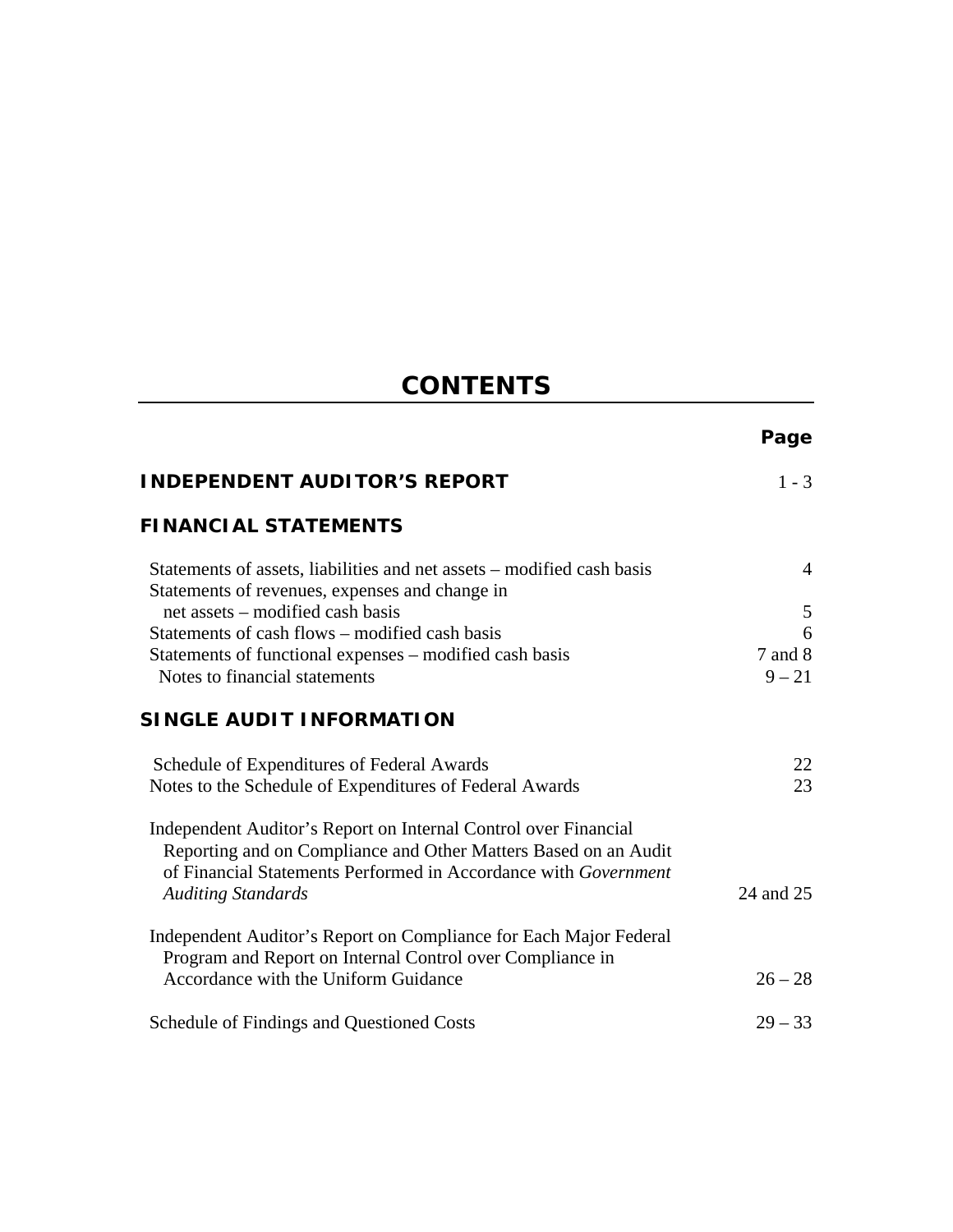

# **INDEPENDENT AUDITOR'S REPORT**

Board of Directors Buffalo County Community Health Partners, Inc. Kearney, Nebraska

# **Report on the Financial Statements**

We have audited the accompanying financial statements of Buffalo County Community Health Partners, Inc., which comprise the statements of assets, liabilities and net assets – modified cash basis as of June 30, 2021 and 2020, and the related statements of revenues, expenses and change in net assets – modified cash basis, functional expenses – modified cash basis, and cash flows – modified cash basis for the years then ended, and the related notes to the financial statements.

# *Management's Responsibility for the Financial Statements*

Management is responsible for the preparation and fair presentation of these financial statements in accordance with the modified cash basis of accounting as described in Note 1; this includes determining that the modified cash basis of accounting is an acceptable basis for the preparation of the financial statements in the circumstances. Management is also responsible for the design, implementation, and maintenance of internal control relevant to the preparation and fair presentation of financial statements that are free from material misstatement, whether due to fraud or error.

# *Auditor's Responsibility*

Our responsibility is to express an opinion on these financial statements based on our audit. We conducted our audit in accordance with auditing standards generally accepted in the United States of America and the standards applicable to financial audits contained in *Government Auditing Standards*, issued by the Comptroller General of the United States. Those standards require that we plan and perform the audit to obtain reasonable assurance about whether the financial statements are free from material misstatement.

An audit involves performing procedures to obtain audit evidence about the amounts and disclosures in the financial statements. The procedures selected depend on the auditor's judgment, including the assessment of the risks of material misstatement of the financial statements, whether due to fraud or error. In making those risk assessments, the auditor considers internal control relevant to the entity's preparation and fair presentation of the financial statements in order to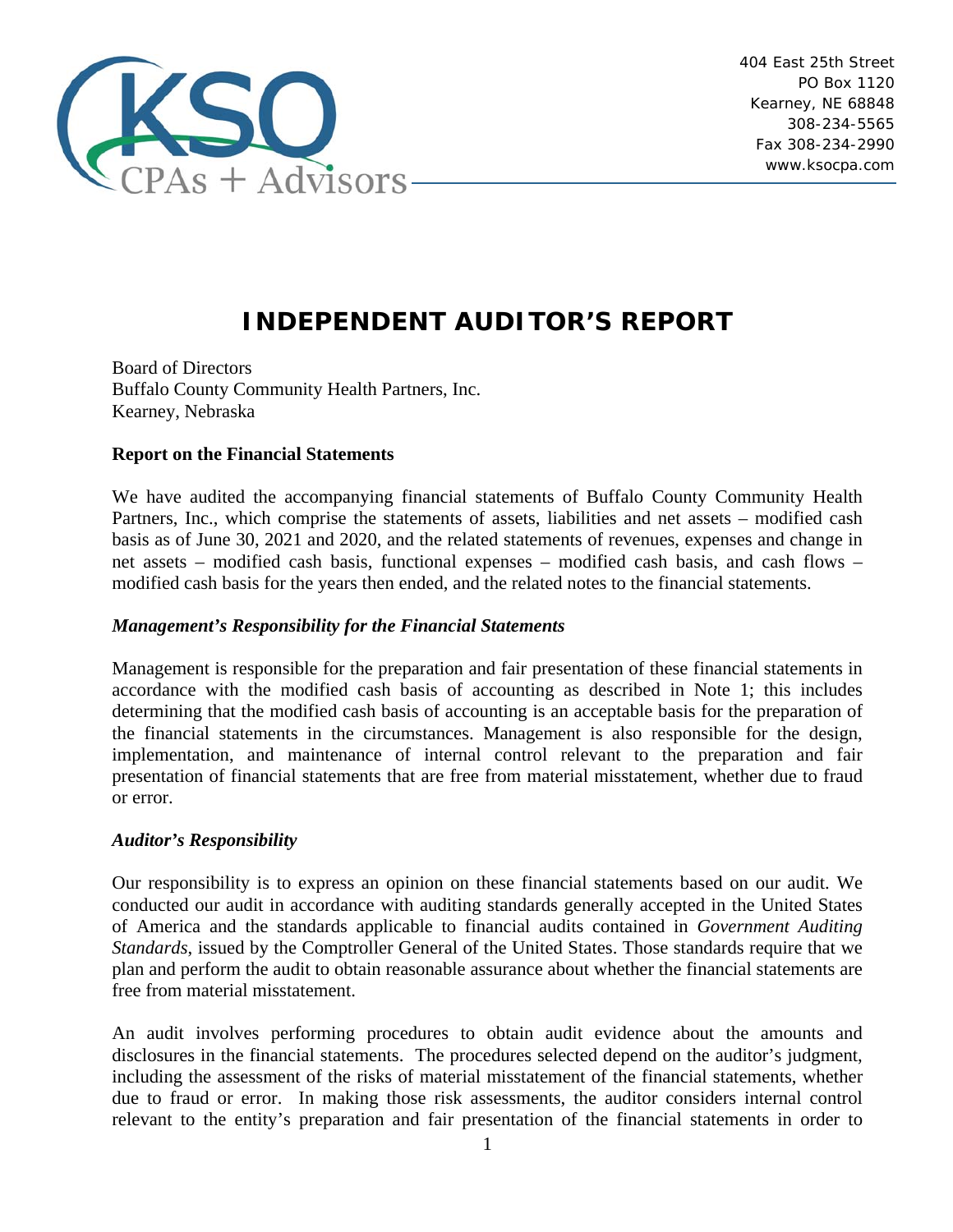design audit procedures that are appropriate in the circumstances, but not for the purpose of expressing an opinion on the effectiveness of the entity's internal control. Accordingly, we express no such opinion. An audit also includes evaluating the appropriateness of accounting policies used and the reasonableness of significant accounting estimates made by management, as well as evaluating the overall presentation of the financial statements.

We believe that the audit evidence we have obtained is sufficient and appropriate to provide a basis for our audit opinion.

# *Opinion*

In our opinion, the financial statements referred to above present fairly, in all material respects, the assets, liabilities and net assets of Buffalo County Community Health Partners, Inc. as of June 30, 2021 and 2020, and its revenues, expenses, and its cash flows for the years then ended in accordance with the modified cash basis of accounting as described in Note 1.

# *Basis of Accounting*

We draw attention to Note 1 of the financial statements, which describes the basis of accounting. The financial statements are prepared on the modified cash basis of accounting, which is a basis of accounting other than accounting principles generally accepted in the United States of America. Our opinion is not modified with respect to this matter.

# *Other Matters*

Our audit was conducted for the purpose of forming an opinion on the financial statements as a whole. The accompanying Schedule of Expenditures of Federal Awards is presented for purposes of additional analysis as required by the audit requirements of Title 2 U.S. Code of Federal Regulations (CFR) Part 200, *Uniform Administrative Requirements, Cost Principles, and Audit Requirements for Federal Awards* (Uniform Guidance), and is not a required part of the financial statements. Such information is the responsibility of management and was derived from and relates directly to the underlying accounting and other records used to prepare the financial statements. The information has been subjected to the auditing procedures applied in the audit of the financial statements and certain additional procedures, including comparing and reconciling such information directly to the underlying accounting and other records used to prepare the financial statements or to the financial statements themselves, and other additional procedures in accordance with auditing standards generally accepted in the United States of America. In our opinion, the Schedule of Expenditures of Federal Awards is fairly stated in all material respects in relation to the financial statements as a whole.

# **Other Reporting Required by** *Government Auditing Standards*

In accordance with Government Auditing Standards, we have also issued our report dated November 15, 2021 on our consideration of Buffalo County Community Health Partners, Inc.'s internal control over financial reporting and on our tests of its compliance with certain provisions of laws, regulations, contracts and grant agreements, and other matters. The purpose of that report is solely to describe the scope of our testing of internal control over financial reporting and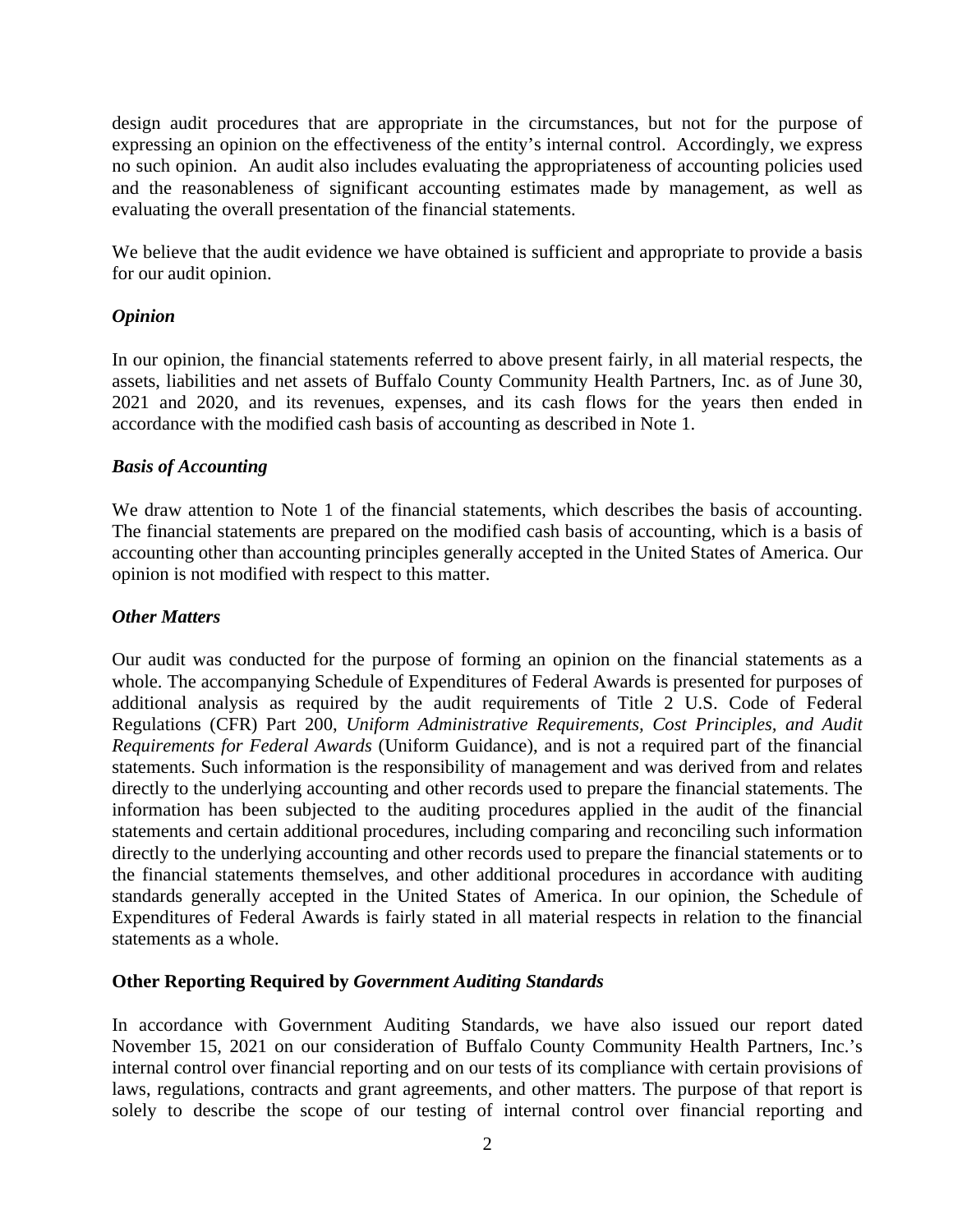compliance and the results of that testing, and not to provide an opinion on the effectiveness of Buffalo County Community Health Partners, Inc.'s internal control over financial reporting or on compliance. That report is an integral part of an audit performed in accordance with Government Auditing Standards in considering Buffalo County Community Health Partners, Inc.'s internal control over financial reporting and compliance.

**KSO CPA's, P.C.**   $\mathcal{U}$ m

Kearney, Nebraska February 4, 2022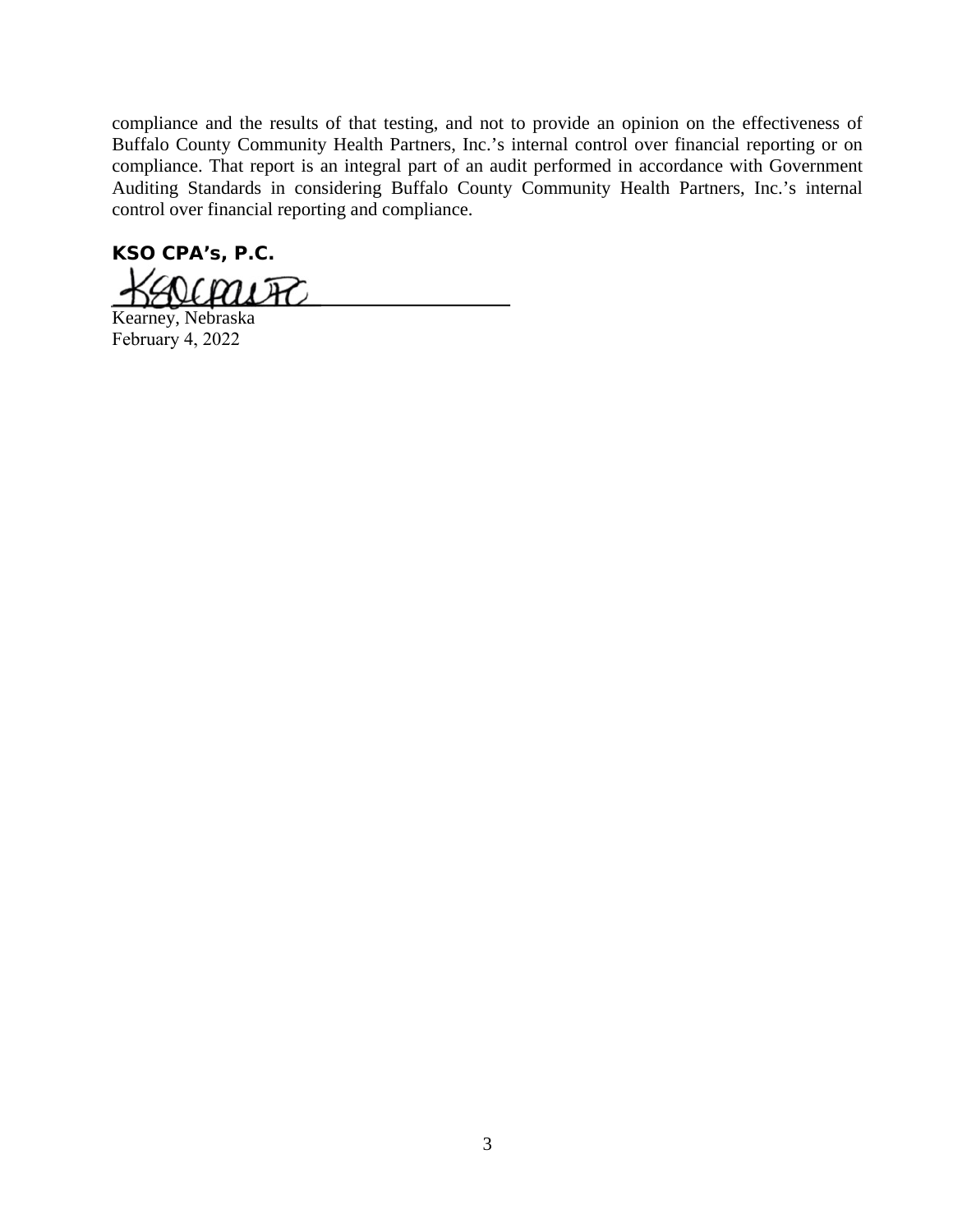#### **STATEMENTS OF ASSETS, LIABILITIES AND June 30, 2021 and 2020 NET ASSETS - MODIFIED CASH BASIS**

|                                                              | 2021            |               | 2020             |
|--------------------------------------------------------------|-----------------|---------------|------------------|
| <b>ASSETS</b>                                                |                 |               |                  |
| <b>CURRENT ASSETS</b>                                        |                 |               |                  |
| Cash and cash equivalents                                    | \$<br>385,362   | $\frac{2}{3}$ | 339,793          |
| <b>Total current assets</b>                                  | \$<br>385,362   | \$            | 339,793          |
| <b>PROPERTY AND EQUIPMENT</b>                                |                 |               |                  |
| Property and equipment                                       | \$<br>46,034    | \$            | 55,743           |
| Less accumulated depreciation                                | (29,041)        |               | (31, 709)        |
| Property and equipment, net                                  | \$<br>16,993    | \$            | 24,034           |
| <b>OTHER ASSETS</b>                                          |                 |               |                  |
| <b>Investments - Kearney Area Community Foundation</b>       | \$<br>436,919   | \$            | 322,959          |
| <b>Total other assets</b>                                    | \$<br>436,919   | \$            | 322,959          |
| <b>Total assets</b>                                          | \$<br>839,274   | \$            | 686,786          |
|                                                              |                 |               |                  |
| <b>LIABILITIES AND NET ASSETS</b>                            |                 |               |                  |
| <b>CURRENT LIABILITIES</b>                                   |                 |               |                  |
| Sales tax payable                                            | \$<br>77        | \$            | 52               |
| Payroll taxes and withholdings payable                       | 1,555           |               | 1,365            |
| Credit cards payable<br>Short term portion of long term debt | 13,526<br>7,141 |               | 16,802<br>32,242 |
| <b>Total current liabilities</b>                             |                 |               |                  |
|                                                              | \$<br>22,299    | \$            | 50,461           |
| <b>LONG TERM LIABILITIES</b>                                 |                 |               |                  |
| SBA paycheck protection program loan                         | \$<br>65,625    | \$            | 65,000           |
| Less: Short term portion of long term debt                   | (7, 141)        |               | (32, 242)        |
| <b>Total long term liabilities</b>                           | \$<br>58,484    | \$            | 32,758           |
| <b>Total liabilities</b>                                     | \$<br>80,783    | \$            | 83,219           |
| <b>NET ASSETS</b>                                            |                 |               |                  |
| Without donor restriction                                    | \$<br>506,763   | \$            | 349,413          |
| With donor restriction                                       | 251,728         |               | 254,154          |
| <b>Total net assets</b>                                      | \$<br>758,491   | \$            | 603,567          |
| <b>Total liabilities and net assets</b>                      | \$<br>839,274   | \$            | 686,786          |

See notes to financial statements.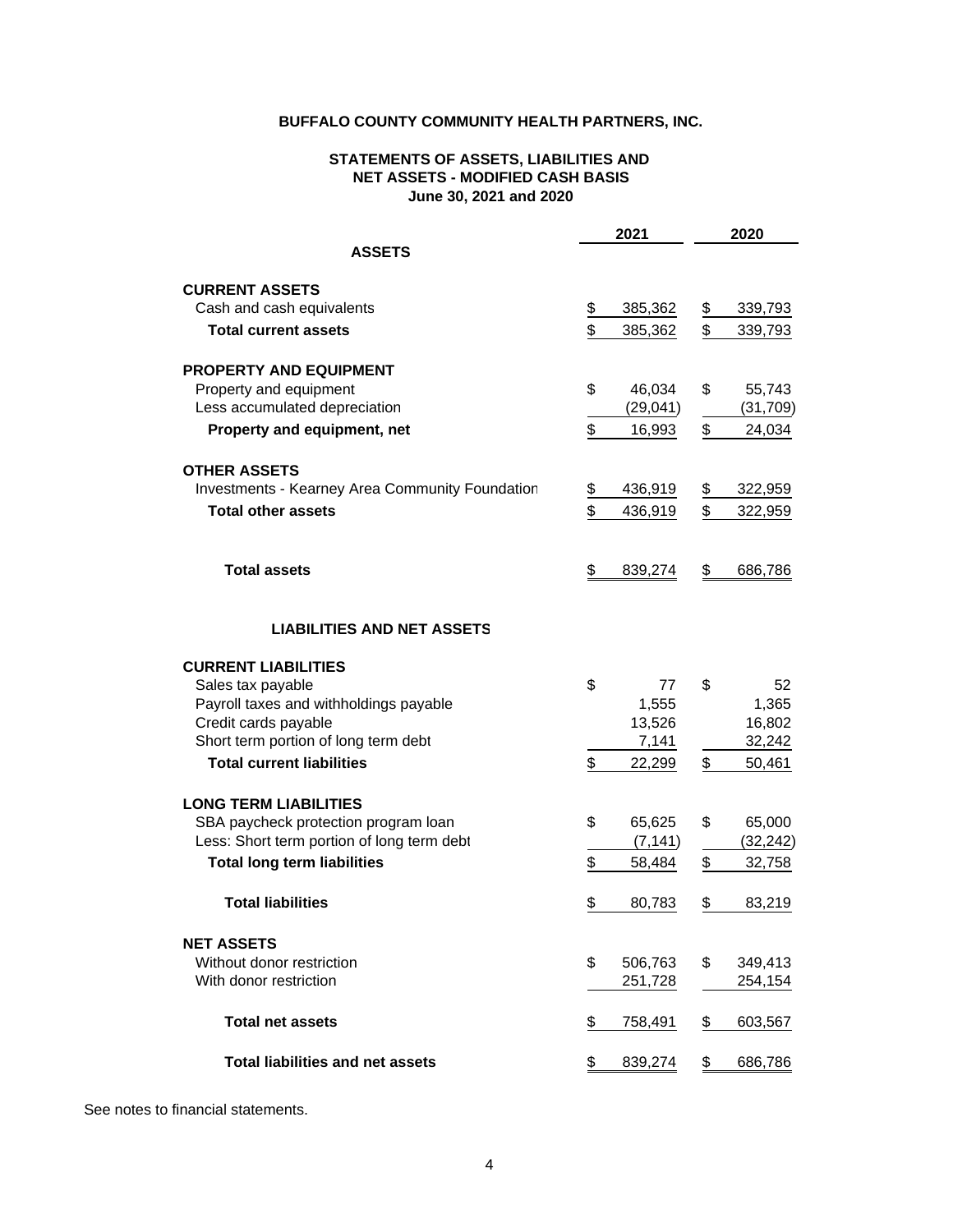#### **STATEMENTS OF REVENUES, EXPENSES AND CHANGE For the Years Ended June 30, 2021 and 2020 IN NET ASSETS - MODIFIED CASH BASIS**

|                                              |                      | 2021               |                 |
|----------------------------------------------|----------------------|--------------------|-----------------|
|                                              | <b>Without Donor</b> | <b>With Donor</b>  |                 |
|                                              | <b>Restriction</b>   | <b>Restriction</b> | <b>Total</b>    |
| <b>REVENUES AND OTHER SUPPORT</b>            |                      |                    |                 |
| Contributions                                | \$<br>148,785        | \$<br>20,000       | \$<br>168,785   |
| Grants                                       | 12,000               | 1,310,607          | 1,322,607       |
| Grant administration                         | 83,241               |                    | 83,241          |
| Grant consulting                             |                      |                    |                 |
| Program income                               |                      | 800                | 800             |
| Interest income                              | 5,995                |                    | 5,995           |
| Community events                             | 22,453               | 3,000              | 25,453          |
| Miscellaneous income                         | 7,533                | 1,000              | 8,533           |
| Unrealized gains and (losses), net           | 93,869               |                    | 93,869          |
| Gain (Loss) on asset disposal                | (473)                |                    | (473)           |
| Paycheck Protection Program Ioan forgiveness | 65,000               |                    | 65,000          |
| Net assets released from restrictions:       |                      |                    |                 |
| Program restrictions satisfied               | 1,337,833            | (1, 337, 833)      |                 |
| Total revenues and other support             | \$<br>1,776,236      | \$<br>(2, 426)     | \$<br>1,773,810 |
| <b>EXPENSES</b>                              |                      |                    |                 |
| Program services                             | \$<br>1,522,272      | \$                 | \$<br>1,522,272 |
| Management and general                       | 48,307               |                    | 48,307          |
| Fundraising                                  | 48,307               |                    | 48,307          |
| <b>Total expenses</b>                        | \$<br>1,618,886      | \$                 | \$<br>1,618,886 |
| Change in net assets                         | \$<br>157,350        | \$<br>(2, 426)     | \$<br>154,924   |
| Net assets, beginning of year                | 349,413              | 254,154            | 603,567         |
| Net assets, end of year                      | \$<br>506,763        | \$<br>251,728      | \$<br>758,491   |

See notes to financial statements.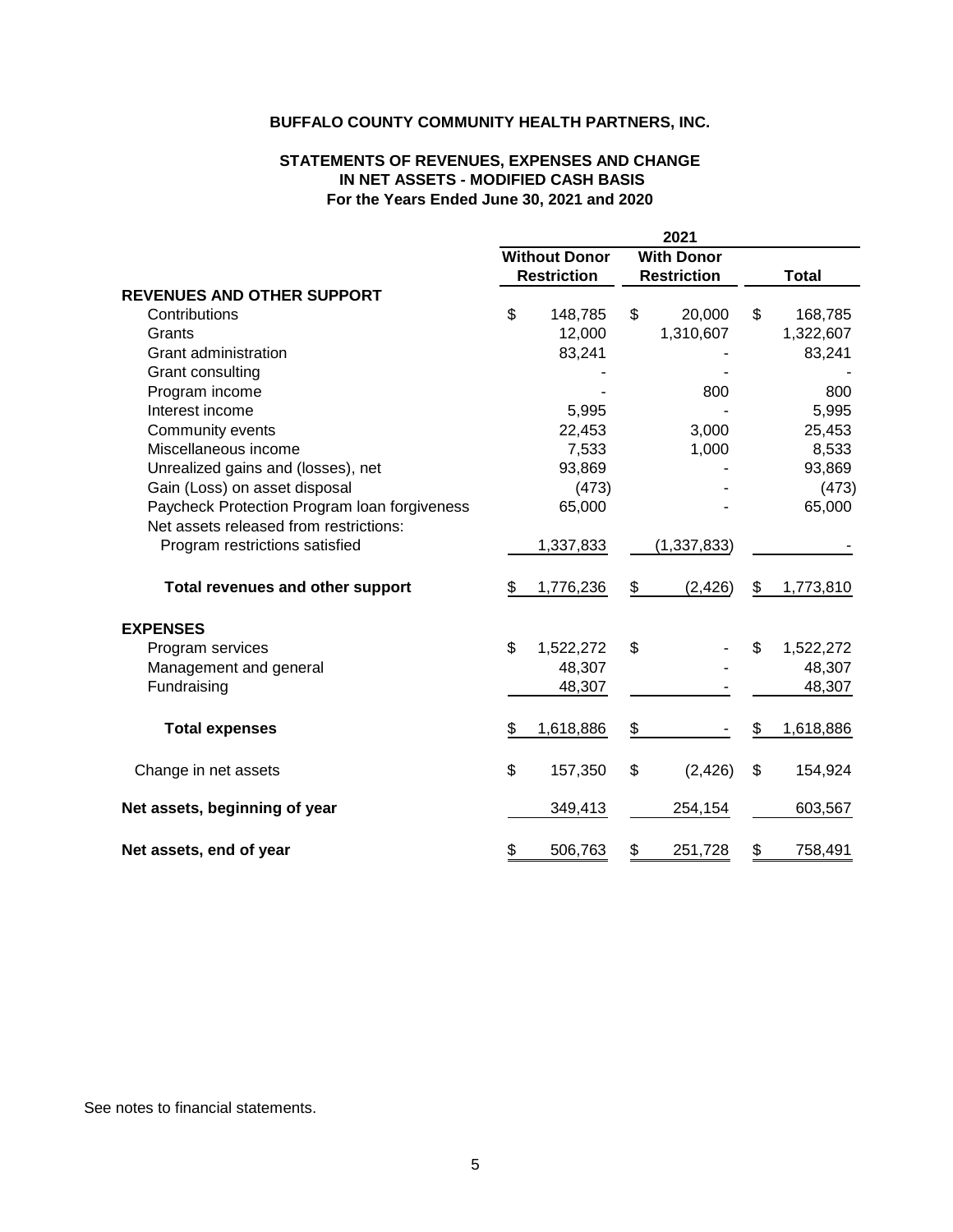|                                         |                                            | 2020                                    |               |              |
|-----------------------------------------|--------------------------------------------|-----------------------------------------|---------------|--------------|
|                                         | <b>Without Donor</b><br><b>Restriction</b> | <b>With Donor</b><br><b>Restriction</b> |               | <b>Total</b> |
| <b>REVENUES AND OTHER SUPPORT</b>       |                                            |                                         |               |              |
| Contributions                           | \$<br>160,887                              | \$<br>5,620                             | \$            | 166,507      |
| Grants                                  |                                            | 762,495                                 |               | 762,495      |
| Grant administration                    | 45,260                                     |                                         |               | 45,260       |
| Grant consulting                        | 256                                        |                                         |               | 256          |
| Program income                          | 3,168                                      | 8,919                                   |               | 12,087       |
| Interest income                         | 359                                        |                                         |               | 359          |
| Community events                        |                                            | 2,081                                   |               | 2,081        |
| Miscellaneous income                    | 1,533                                      | 14,603                                  |               | 16,136       |
| Unrealized gains and (losses), net      | 4,163                                      |                                         |               | 4,163        |
| Net assets released from restrictions:  |                                            |                                         |               |              |
| Program restrictions satisfied          | 763,830                                    | (763, 830)                              |               |              |
| <b>Total revenues and other support</b> | \$<br>979,456                              | \$<br>29,888                            | \$            | 1,009,344    |
| <b>EXPENSES</b>                         |                                            |                                         |               |              |
| Program services                        | \$<br>776,592                              | \$                                      | \$            | 776,592      |
| Management and general                  | 57,504                                     |                                         |               | 57,504       |
| Fundraising                             | 57,514                                     |                                         |               | 57,514       |
| <b>Total expenses</b>                   | \$<br>891,610                              | \$                                      | \$            | 891,610      |
| Change in net assets                    | \$<br>87,846                               | \$<br>29,888                            | \$            | 117,734      |
| Net assets, beginning of year           | 261,567                                    | 224,266                                 |               | 485,833      |
| Net assets, end of year                 | \$<br>349,413                              | \$<br>254,154                           | $\frac{2}{3}$ | 603,567      |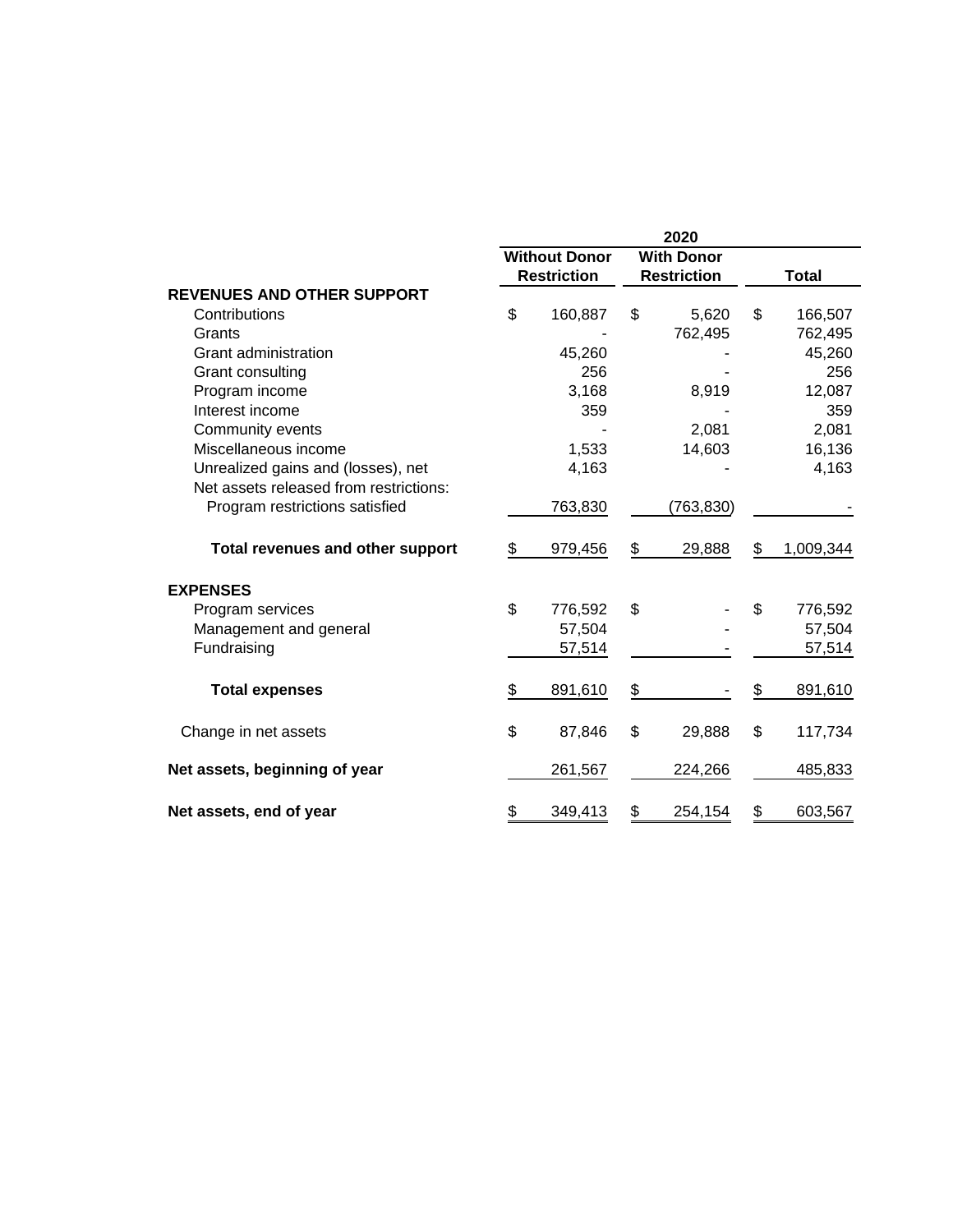## **STATEMENTS OF CASH FLOWS - MODIFIED CASH BASIS For the Years Ended June 30, 2021 and 2020**

|                                                               | 2021           | 2020          |
|---------------------------------------------------------------|----------------|---------------|
| <b>CASH FLOWS FROM OPERATING ACTIVITIES</b>                   |                |               |
| Change in net assets                                          | \$<br>154,924  | \$<br>117,734 |
| Adjustments to reconcile change in net assets to net          |                |               |
| cash provided by operating activities:                        |                |               |
| Depreciation                                                  | 6,568          | 6,850         |
| Unrealized gain on investments, net                           | (93, 869)      | (4, 163)      |
| Loss on asset disposal                                        | 473            |               |
| Paycheck Protection Program loan forgiveness                  | (65,000)       |               |
| Increase (decrease) in sales tax payable                      | 25             | 52            |
| Increase (decrease) in payroll taxes and withholdings payable | 190            | 296           |
| Increase (decrease) in credit cards payable                   | (3,276)        | 10,502        |
| Net cash provided by operating activities                     | \$<br>35       | \$<br>131,271 |
| <b>CASH FLOWS FROM INVESTING ACTIVITIES</b>                   |                |               |
| Equipment purchased                                           | \$             | \$<br>(7,645) |
| Purchases of investments                                      | (20, 091)      |               |
| Net cash provided by (used in) investing activities           | \$<br>(20,091) | \$<br>(7,645) |
| <b>CASH FLOWS FROM FINANCING ACTIVITIES</b>                   |                |               |
| Proceeds from SBA paycheck protection program loan            | \$<br>65,625   | \$<br>65,000  |
| Net cash provided by financing activities                     | \$<br>65,625   | \$<br>65,000  |
|                                                               |                |               |
| Net change in cash and cash equivalents                       | \$<br>45,569   | \$<br>188,626 |
| Cash and cash equivalents, beginning of year                  | 339,793        | 151,167       |
| Cash and cash equivalents, end of year                        | \$<br>385,362  | \$<br>339,793 |

See notes to financial statements.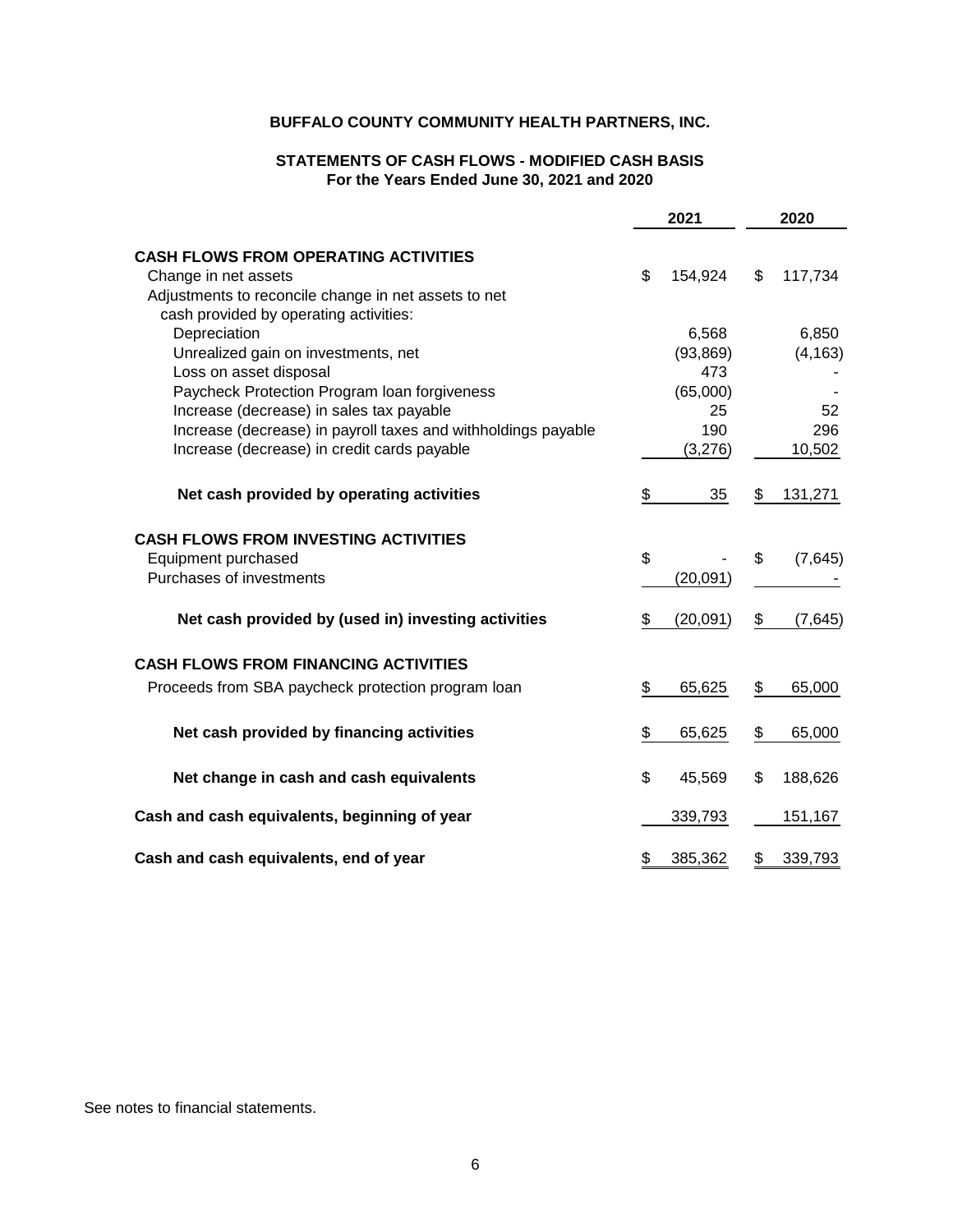|                              |                                                | <b>Program Services</b>       |                                                       |                    |                                    |                                                 |
|------------------------------|------------------------------------------------|-------------------------------|-------------------------------------------------------|--------------------|------------------------------------|-------------------------------------------------|
|                              | <b>Substance</b><br>Abuse<br><b>Prevention</b> | Region<br><b>III Programs</b> | <b>Community</b><br><b>Facilitation</b><br>and Grants | <b>Assessments</b> | <b>Behavioral</b><br><b>Health</b> | Early<br><b>Childhood</b><br><b>Development</b> |
| <b>PERSONNEL COSTS</b>       |                                                |                               |                                                       |                    |                                    |                                                 |
| Salaries and wages           | \$<br>36,384                                   | \$<br>61,055                  | \$<br>25,568                                          | \$<br>25,568       | \$<br>13,104                       | \$<br>42,059                                    |
| Employee benefits            | 2,166                                          | 4,841                         | 1,846                                                 | 1,846              | 131                                | 1,161                                           |
| Payroll taxes                | 2,803                                          | 4,540                         | 1,988                                                 | 1,988              | 999                                | 3,206                                           |
| <b>Total personnel costs</b> | \$<br>41,353                                   | \$<br>70,436                  | \$<br>29,402                                          | \$<br>29,402       | \$<br>14,234                       | \$<br>46,426                                    |
| <b>EXPENSES</b>              |                                                |                               |                                                       |                    |                                    |                                                 |
| Professional fees            | \$                                             | \$<br>1,125                   | \$<br>1,800                                           | \$<br>1,800        | \$                                 | \$                                              |
| Contracted services          | 13,326                                         |                               |                                                       |                    |                                    |                                                 |
| Community development        |                                                |                               |                                                       |                    |                                    |                                                 |
| <b>Supplies</b>              | 5,001                                          | 6,159                         | 1,106                                                 | 1,106              | 1,652                              | 2,834                                           |
| Travel                       | 236                                            | 59                            | 147                                                   | 147                |                                    | 135                                             |
| Program costs                | 12,057                                         | 24,609                        | 1,867                                                 | 1,867              | 5,493                              | 95,416                                          |
| Printing                     | 1,000                                          | 1,052                         | (71)                                                  | (71)               |                                    |                                                 |
| Advertising and marketing    | 8,800                                          | 10,144                        | 266                                                   | 266                |                                    | 1,480                                           |
| Computer services            | 95                                             | 1,235                         | 384                                                   | 384                |                                    |                                                 |
| Postage                      |                                                |                               |                                                       |                    |                                    |                                                 |
| Telephone                    | 650                                            | 1,250                         | 650                                                   | 650                |                                    |                                                 |
| Insurance                    | 234                                            | 423                           | 971                                                   | 971                | 188                                | 235                                             |
| Rent                         |                                                |                               | 6.752                                                 | 6.752              |                                    |                                                 |
| Depreciation                 |                                                |                               | 1,642                                                 | 1,642              |                                    |                                                 |
| Meals                        |                                                |                               | 65                                                    | 65                 |                                    |                                                 |
| Dues and subscriptions       | 544                                            |                               | 835                                                   | 835                |                                    |                                                 |
| In kind volunteer time       | 14,567                                         |                               | 2,023                                                 | 2,023              | 1,663                              | 3,464                                           |
| Partner grant awards         |                                                |                               | 125                                                   | 125                |                                    |                                                 |
| <b>Miscellaneous</b>         |                                                | 77                            | 343                                                   | 343                |                                    |                                                 |
| <b>Total expenses</b>        | \$<br>56,510                                   | \$<br>46,133                  | \$<br>18,905                                          | \$<br>18,905       | \$<br>8,996                        | \$<br>103,564                                   |
| <b>Total personnel costs</b> |                                                |                               |                                                       |                    |                                    |                                                 |
| and expenses                 | \$<br>97,863                                   | \$<br>116,569                 | \$<br>48,307                                          | \$<br>48,307       | \$<br>23,230                       | \$<br>149,990                                   |

#### **STATEMENT OF FUNCTIONAL EXPENSES - MODIFIED CASH BASIS For the Year Ended June 30, 2021**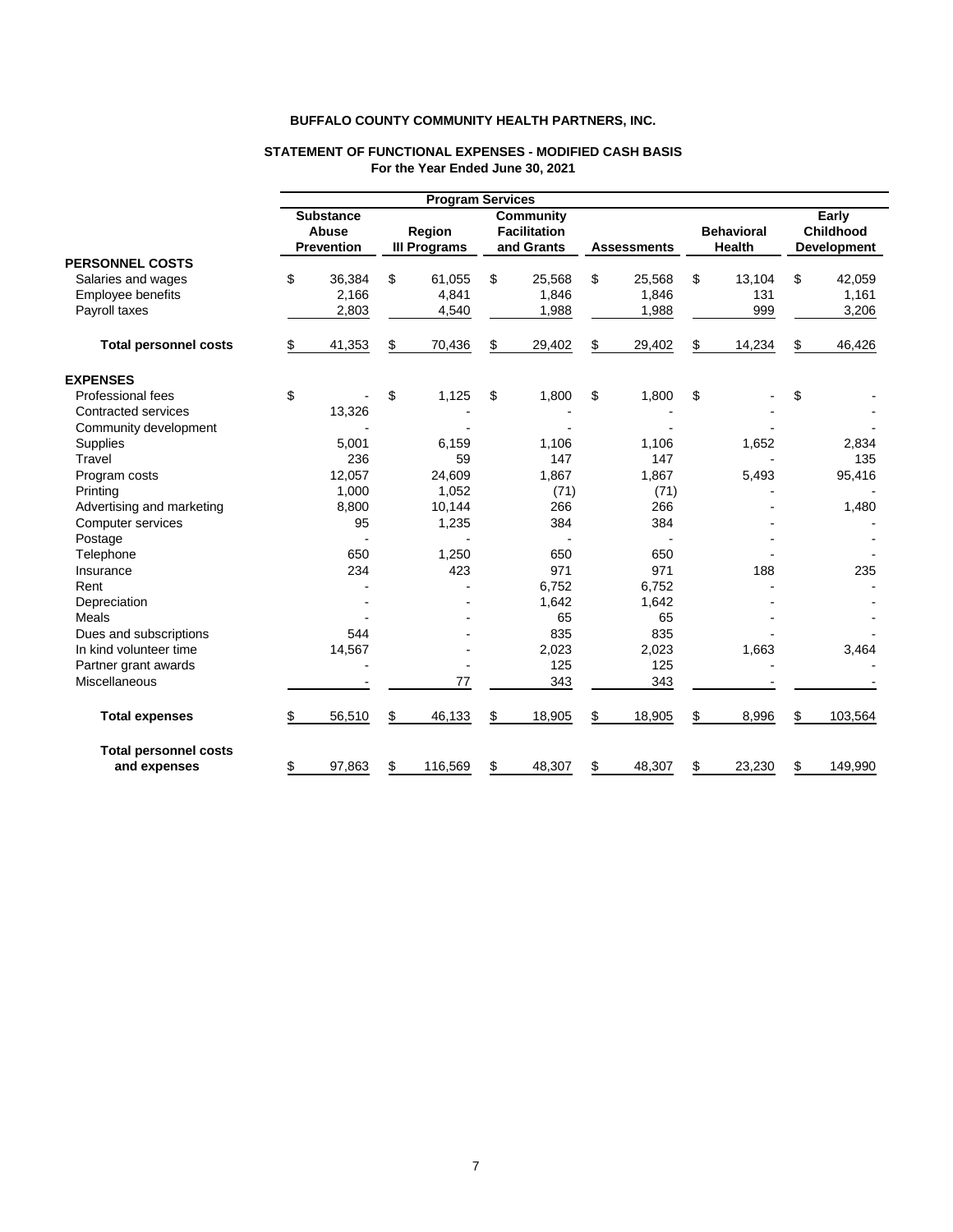|                          |           |                            |    |                    |    | <b>Supporting Activities</b>     |                                        |                                 |
|--------------------------|-----------|----------------------------|----|--------------------|----|----------------------------------|----------------------------------------|---------------------------------|
|                          |           | <b>Total</b>               |    |                    |    |                                  | <b>Total</b>                           |                                 |
| Other<br><b>Programs</b> |           | Program<br><b>Services</b> |    | <b>Fundraising</b> |    | <b>Management</b><br>and General | <b>Supporting</b><br><b>Activities</b> | <b>Total</b><br><b>Expenses</b> |
|                          |           |                            |    |                    |    |                                  |                                        |                                 |
| \$                       | 175,649   | \$<br>379,387              | \$ | 25,568             | \$ | 25,568                           | \$<br>51,136                           | \$<br>430,523                   |
|                          | 10,182    | 22,173                     |    | 1,846              |    | 1,846                            | 3,692                                  | 25,865                          |
|                          | 13,420    | 28,944                     |    | 1,988              |    | 1,988                            | 3,976                                  | 32,920                          |
| \$                       | 199,251   | \$<br>430,504              | \$ | 29,402             | \$ | 29,402                           | \$<br>58,804                           | \$<br>489,308                   |
|                          |           |                            |    |                    |    |                                  |                                        |                                 |
| \$                       | 5,390     | \$<br>10,115               | \$ | 1,800              | \$ | 1,800                            | \$<br>3,600                            | \$<br>13,715                    |
|                          |           | 13,326                     |    |                    |    |                                  |                                        | 13,326                          |
|                          | 65        | 65                         |    |                    |    |                                  |                                        | 65                              |
|                          | 9,445     | 27,303                     |    | 1,106              |    | 1,106                            | 2,212                                  | 29,515                          |
|                          | 189       | 913                        |    | 147                |    | 147                              | 294                                    | 1,207                           |
|                          | 750,454   | 891,763                    |    | 1,867              |    | 1,867                            | 3,734                                  | 895,497                         |
|                          | 235       | 2,145                      |    | (71)               |    | (71)                             | (142)                                  | 2,003                           |
|                          | 44,454    | 65,410                     |    | 266                |    | 266                              | 532                                    | 65,942                          |
|                          | 587       | 2,685                      |    | 384                |    | 384                              | 768                                    | 3,453                           |
|                          | 700       | 3,900                      |    | 650                |    | 650                              | 1,300                                  | 5,200                           |
|                          | 611       | 3,633                      |    | 971                |    | 971                              | 1,942                                  | 5,575                           |
|                          |           | 13,504                     |    | 6,752              |    | 6,752                            | 13,504                                 | 27,008                          |
|                          |           | 3,284                      |    | 1,642              |    | 1,642                            | 3,284                                  | 6,568                           |
|                          |           | 130                        |    | 65                 |    | 65                               | 130                                    | 260                             |
|                          |           | 2,214                      |    | 835                |    | 835                              | 1,670                                  | 3,884                           |
|                          | 26,625    | 50,365                     |    | 2,023              |    | 2,023                            | 4,046                                  | 54,411                          |
|                          |           | 250                        |    | 125                |    | 125                              | 250                                    | 500                             |
|                          |           | 763                        |    | 343                |    | 343                              | 686                                    | 1,449                           |
| \$                       | 838,755   | \$<br>1,091,768            | \$ | 18,905             | \$ | 18,905                           | \$<br>37,810                           | \$<br>1,129,578                 |
|                          |           |                            |    |                    |    |                                  |                                        |                                 |
| \$                       | 1,038,006 | \$<br>1,522,272            | \$ | 48,307             | \$ | 48,307                           | \$<br>96,614                           | \$<br>1,618,886                 |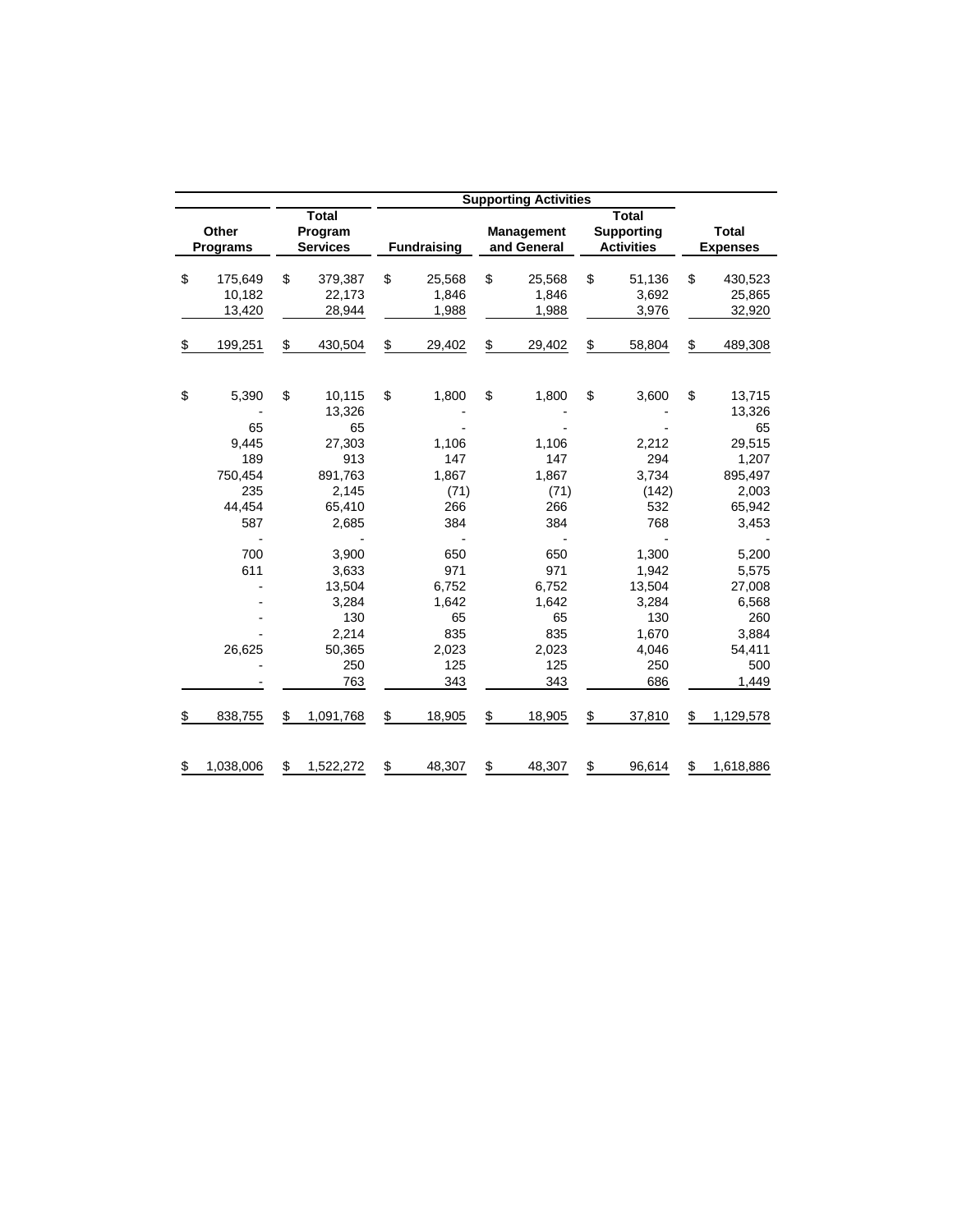| \$<br>53,427  | \$                                             | 77,734  | \$                                               | 30,601 | \$                                                                                                | 30,601 | \$                         |                                          |                                                      |
|---------------|------------------------------------------------|---------|--------------------------------------------------|--------|---------------------------------------------------------------------------------------------------|--------|----------------------------|------------------------------------------|------------------------------------------------------|
| 5,397         |                                                | 4,345   |                                                  | 1,225  |                                                                                                   | 1,225  |                            |                                          |                                                      |
| 3,991         |                                                | 6,075   |                                                  | 2,410  |                                                                                                   | 2,410  |                            |                                          |                                                      |
| \$<br>62,815  | \$                                             | 88,154  | \$                                               | 34,236 | \$                                                                                                | 34,236 | \$                         | \$                                       |                                                      |
|               |                                                |         |                                                  |        |                                                                                                   |        |                            |                                          |                                                      |
|               |                                                | 800     | \$                                               |        | \$                                                                                                | 1,831  |                            |                                          |                                                      |
| 12,613        |                                                | 1,500   |                                                  |        |                                                                                                   |        |                            |                                          |                                                      |
| (125)         |                                                | 625     |                                                  | 135    |                                                                                                   | 135    |                            |                                          |                                                      |
| 8,608         |                                                | 4.502   |                                                  | 784    |                                                                                                   | 784    |                            |                                          |                                                      |
| 613           |                                                |         |                                                  | 305    |                                                                                                   | 305    |                            |                                          |                                                      |
| 19,178        |                                                |         |                                                  | 456    |                                                                                                   | 456    |                            |                                          |                                                      |
| 1,990         |                                                | 1,332   |                                                  |        |                                                                                                   |        |                            |                                          |                                                      |
| 2,594         |                                                | 16,759  |                                                  | 551    |                                                                                                   | 551    |                            |                                          |                                                      |
| 1,436         |                                                | 1,146   |                                                  | 165    |                                                                                                   | 165    |                            |                                          |                                                      |
|               |                                                |         |                                                  | 1,038  |                                                                                                   | 1,038  |                            |                                          |                                                      |
| 750           |                                                | 1,150   |                                                  | 788    |                                                                                                   | 788    |                            |                                          |                                                      |
| 243           |                                                | 244     |                                                  | 890    |                                                                                                   | 889    |                            |                                          |                                                      |
| 950           |                                                |         |                                                  | 9,509  |                                                                                                   | 9,509  |                            |                                          |                                                      |
|               |                                                |         |                                                  | 1,713  |                                                                                                   | 1,713  |                            |                                          |                                                      |
|               |                                                |         |                                                  | 196    |                                                                                                   | 196    |                            |                                          |                                                      |
| 1,245         |                                                |         |                                                  | 823    |                                                                                                   | 823    |                            |                                          |                                                      |
| 8,307         |                                                |         |                                                  | 1,681  |                                                                                                   | 1,681  |                            |                                          |                                                      |
|               |                                                |         |                                                  | 2,421  |                                                                                                   | 2,421  |                            |                                          |                                                      |
| 300           |                                                | 51      |                                                  | 71     |                                                                                                   | 71     |                            |                                          |                                                      |
| \$<br>58,702  | \$                                             | 65,933  | \$                                               | 23,282 | \$                                                                                                | 23,281 | \$                         | \$                                       |                                                      |
|               |                                                |         |                                                  |        |                                                                                                   |        |                            |                                          |                                                      |
| \$<br>121,517 | \$                                             | 154,087 | \$                                               | 57,518 | \$                                                                                                | 57,517 | \$                         | \$                                       |                                                      |
| \$            | <b>Substance</b><br>Abuse<br><b>Prevention</b> | \$      | Region<br><b>III Programs</b><br>2,539<br>35,285 |        | <b>Program Services</b><br><b>Community</b><br><b>Facilitation</b><br>and Grants<br>1,831<br>(75) |        | <b>Assessments</b><br>(75) | \$<br><b>Behavioral</b><br><b>Health</b> | Early<br>Childhood<br><b>Development</b><br>\$<br>\$ |

#### **STATEMENT OF FUNCTIONAL EXPENSES - MODIFIED CASH BASIS For the Year Ended June 30, 2020**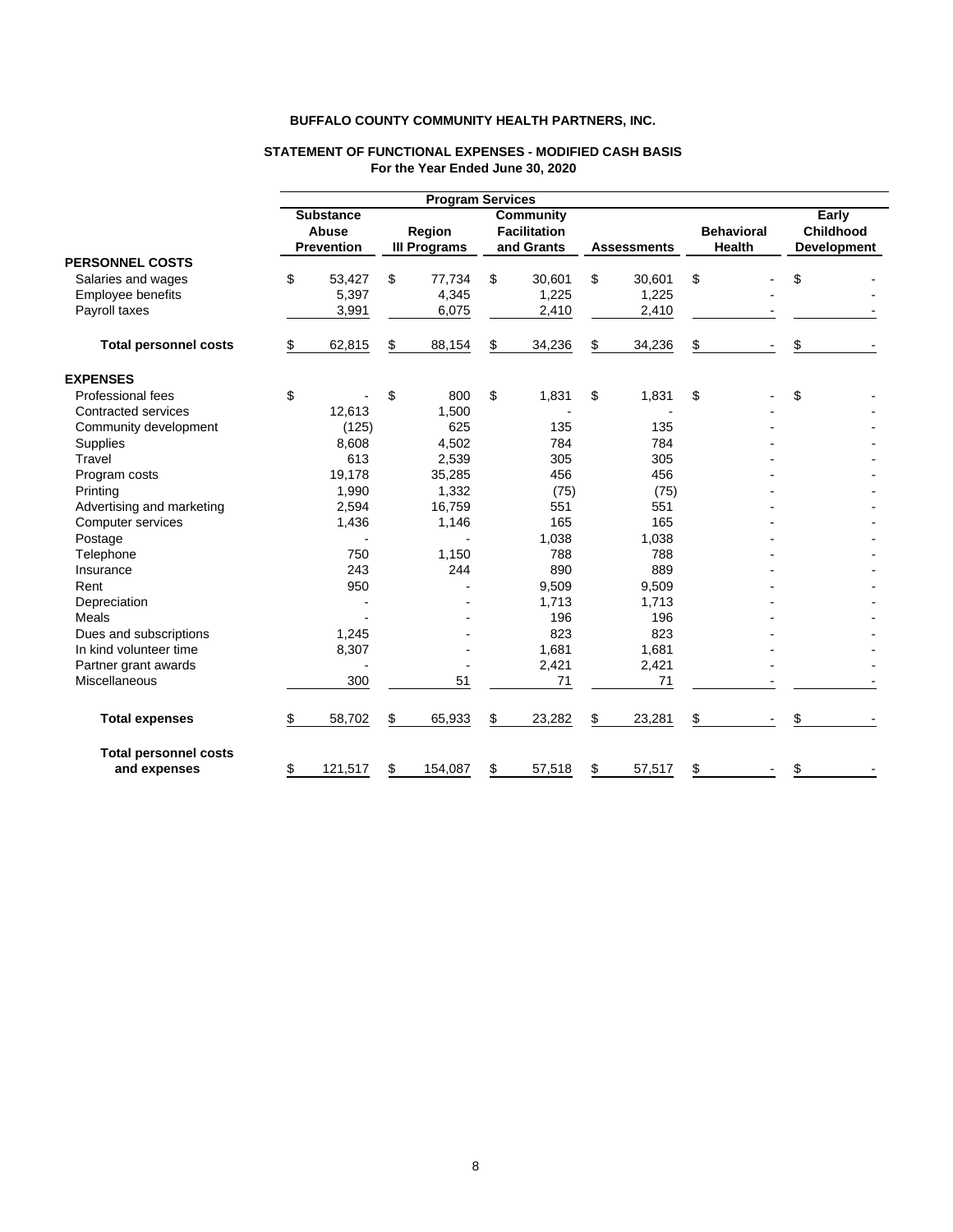|                 |                 |                    | <b>Supporting Activities</b> |                   |                 |
|-----------------|-----------------|--------------------|------------------------------|-------------------|-----------------|
|                 | <b>Total</b>    |                    |                              | <b>Total</b>      |                 |
| Other           | Program         |                    | Management                   | <b>Supporting</b> | <b>Total</b>    |
| <b>Programs</b> | <b>Services</b> | <b>Fundraising</b> | and General                  | <b>Activities</b> | <b>Expenses</b> |
|                 |                 |                    |                              |                   |                 |
| \$<br>102,046   | \$<br>294,409   | \$<br>30,600       | \$<br>30,600                 | \$<br>61,200      | \$<br>355,609   |
| 4,488           | 16,680          | 1,225              | 1,225                        | 2,450             | 19,130          |
| 8,156           | 23,042          | 2,410              | 2,410                        | 4,820             | 27,862          |
| \$<br>114,690   | \$<br>334,131   | \$<br>34,235       | \$<br>34,235                 | \$<br>68,470      | \$<br>402,601   |
|                 |                 |                    |                              |                   |                 |
| \$              | \$<br>4,462     | \$<br>1,831        | \$<br>1,830                  | \$<br>3,661       | \$<br>8,123     |
| 4,505           | 18,618          |                    |                              |                   | 18,618          |
|                 | 770             | 135                | 133                          | 268               | 1,038           |
| 9,047           | 23,725          | 784                | 784                          | 1,568             | 25,293          |
| 2,140           | 5,902           | 305                | 303                          | 608               | 6,510           |
| 220,476         | 275,851         | 455                | 454                          | 909               | 276,760         |
| 3,103           | 6,275           | (75)               | (76)                         | (151)             | 6,124           |
| 2,065           | 22,520          | 551                | 551                          | 1,102             | 23,622          |
| 413             | 3,325           | 165                | 164                          | 329               | 3,654           |
|                 | 2,076           | 1,038              | 1,038                        | 2,076             | 4,152           |
|                 | 3,476           | 788                | 786                          | 1,574             | 5,050           |
| 488             | 2,754           | 889                | 889                          | 1,778             | 4,532           |
| 2,350           | 22,318          | 9,509              | 9,509                        | 19,018            | 41,336          |
|                 | 3,426           | 1,712              | 1,712                        | 3,424             | 6,850           |
|                 | 392             | 196                | 196                          | 392               | 784             |
| 198             | 3,089           | 823                | 823                          | 1,646             | 4,735           |
| 24,826          | 36,495          | 1,681              | 1,681                        | 3,362             | 39,857          |
|                 | 4,842           | 2,421              | 2,421                        | 4,842             | 9,684           |
| 1,652           | 2,145           | 71                 | 71                           | 142               | 2,287           |
| \$<br>271,263   | \$<br>442,461   | \$<br>23,279       | \$<br>23,269                 | \$<br>46,548      | \$<br>489,009   |
| \$<br>385,953   | \$<br>776,592   | \$<br>57,514       | \$<br>57,504                 | \$<br>115,018     | \$<br>891,610   |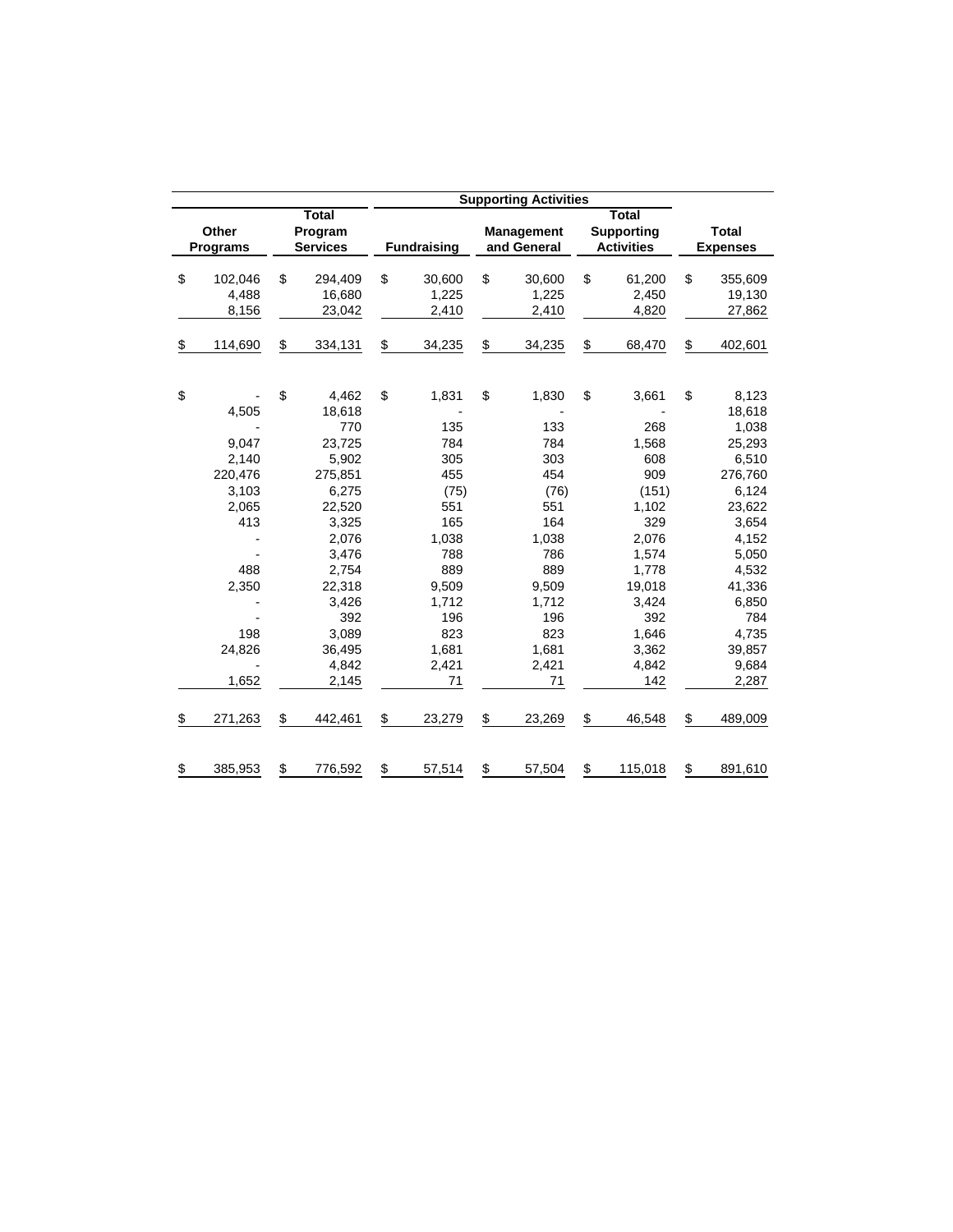#### Note 1. **Summary of Significant Accounting Policies**

## **Nature of Activities**

The Buffalo County Community Health Partners, Inc. (BCCHP) was incorporated on November 5, 1999, in the State of Nebraska. BCCHP was formed to assess, promote, and strengthen the health of Buffalo County, Nebraska.

BCCHP's major sources of income are grants received from state and federal funding. Its secondary funding source is the general public through donations.

## **Method of Accounting**

BCCHP's policy is to prepare financial statements on the modified cash basis of accounting, a comprehensive basis of accounting other than accounting principles generally accepted in the United States of America; consequently, certain revenues are recognized when received rather than when earned, and certain expenses and purchases are recognized when cash is disbursed rather than when the obligation is incurred. In addition, fixed assets are recorded and payroll liabilities are recognized.

## **Basis of Presentation**

Financial statement presentation follows the recommendations of the Financial Accounting Standards Board in its Accounting Standards Codification (ASC) 958.205. Under ASC 958.205, BCCHP is required to report information regarding its financial position and activities according to two classes of net assets: with donor restrictions and without donor restrictions.

#### **Cash and Cash Equivalents**

For purposes of the statements of cash flows, BCCHP considers all cash and other highly liquid investments with initial maturities of 3 months or less to be cash equivalents.

## **Investments**

Investments are stated at fair market value if it is readily determinable. Certificates of deposit are reflected at their face value. Mutual funds are stated at quoted market price. Unrealized gains or losses are included in the change in net assets. Investments are unsecured.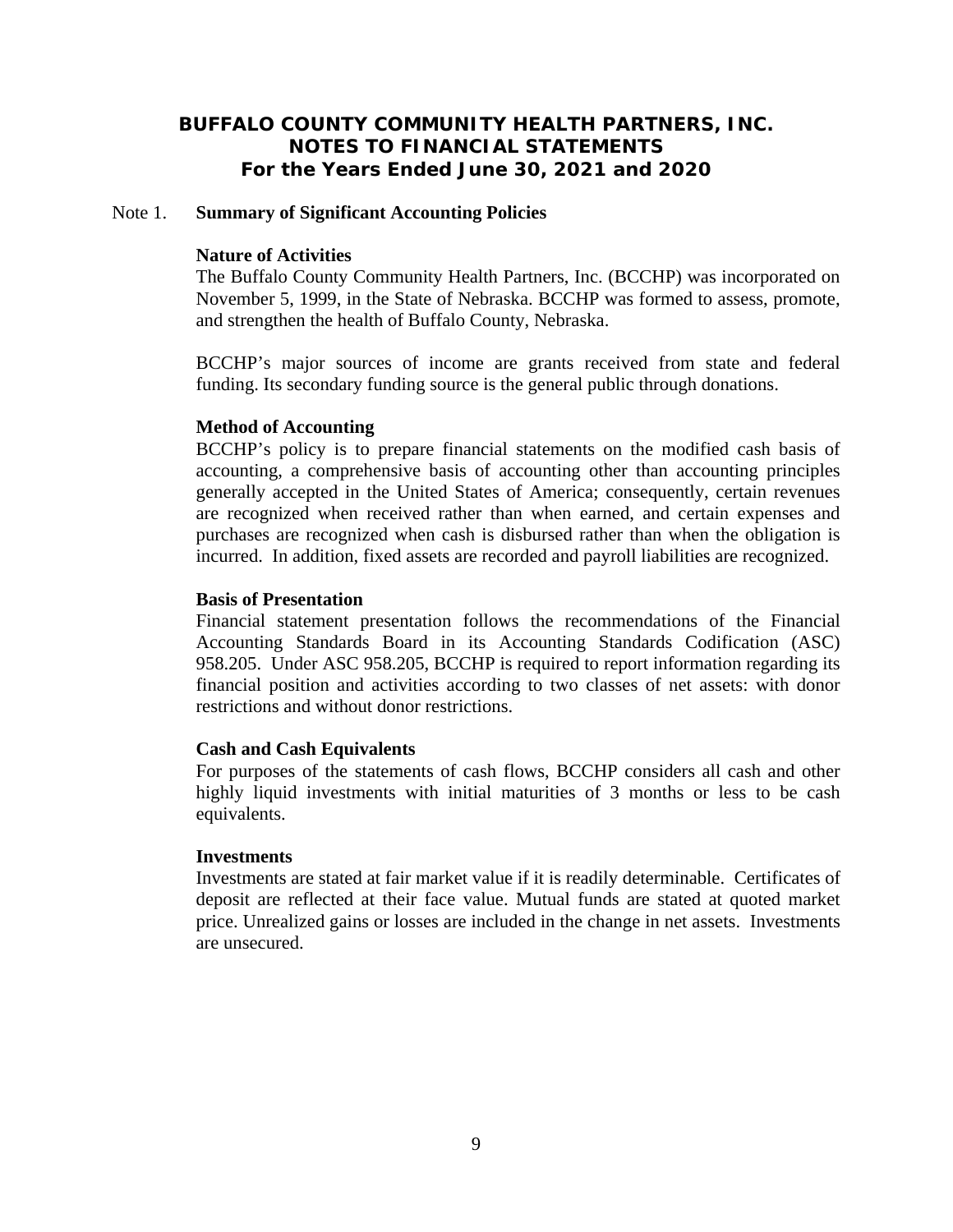## Note 1. **Summary of Significant Accounting Policies (continued)**

## **Equipment**

 Equipment is stated at cost for those assets purchased with BCCHP's funds. Major expenditures over \$5,000, and those which substantially increase useful lives, are capitalized. Maintenance, repairs, and minor renewals are charged to operations when incurred. Depreciation is computed using estimated useful lives ranging from 5 to 7 years.

#### **Donated Materials and Services**

Contributed materials and services represent the estimated fair value of materials and general corporate services provided. Contributed materials and services amounted to \$27,007 in 2021 and \$45,638 in 2020. Contributed materials and services represent the estimated value of materials and general corporate services provided. Contributed services are reflected in the financial statements at the fair value of the services received. The contributions of services are recognized if the services either (a) create or enhance nonfinancial assets or (b) require specialized skills that are provided by individuals possessing these skills and would typically need to be purchased if not provided by donation.

#### **Advertising**

BCCHP expenses advertising as incurred. Advertising expense was \$65,942 and \$23,622 for the years ended June 30, 2021 and 2020, respectively.

# **Income Taxes**

BCCHP is exempt from federal income taxes under Internal Revenue Code Section  $501(c)(3)$  and therefore has made no provision for Federal income taxes.

#### **Revenue and Support With and Without Donor Restrictions**

BCCHP follows the recommendations of the Financial Accounting Standards Board in its ASC 958.605. In accordance with this guidance, contributions and grants received are recorded as with or without restrictions depending on the existence and/or nature of any donor restrictions.

Donor-restricted support is reported as an increase in net assets with donor restrictions. When a restriction expires (that is, when a stipulated time restriction ends or purpose restriction is accomplished), net assets with donor restrictions are reclassified to net assets without donor restrictions and reported in the Statement of Revenues, Expenses and Changes in Net Assets as net assets released from restriction.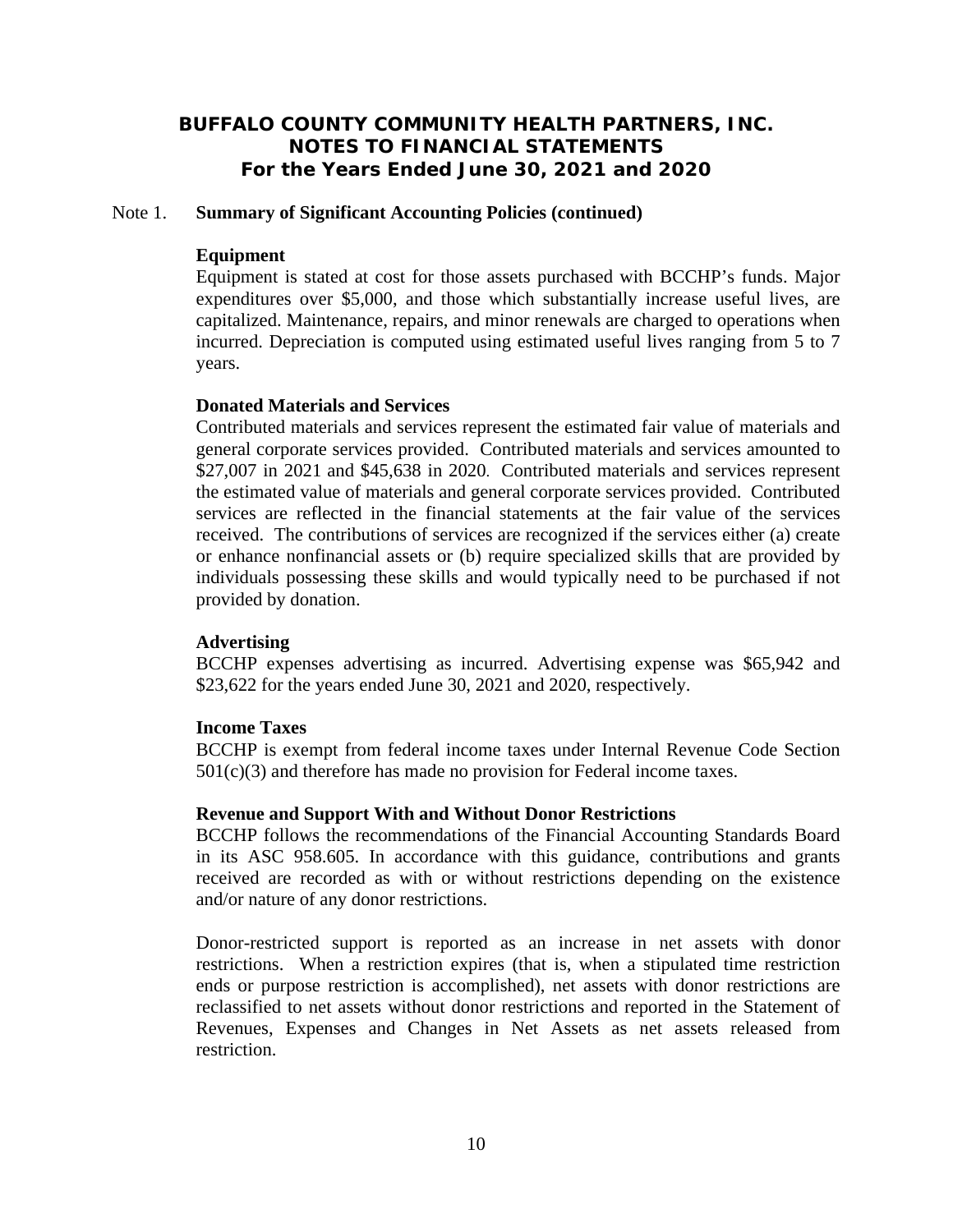## Note 1. **Summary of Significant Accounting Policies (continued)**

#### **Revenue Recognition:**

Revenue is primarily derived from donations, grants and special programs. Since the Organization's intent is to assist others through the use of these funding sources and not the donors themselves, the majority of these receipts have been deemed contributions and not exchange transactions and therefore recognized under FASB ASC Topic 958, Clarifying the Scope and the Accounting Guidance for Contributions Received and Contributions Made, as an unconditional contribution to the Organization. In the instance when the Organization does receive a contribution which directly benefits the donor, revenue from this exchange transaction is recognized in accordance with FASB ASC Topic 606, Revenue from Contracts with Customers, which provides a five-step model for recognizing revenue from contracts with customers.

In accordance with FASB ASC Topic 606, the Organization recognizes revenue from exchange transactions when it transfers promised products or services to customers in an amount that reflects the consideration to which the Organization expects to be entitled in exchange for those products or services. The consideration received is generally based on the stand-alone fee for the products or service provided.

The Organization has adopted FASB ASC Topic 606 on a modified retrospective basis on July 1, 2020. Upon adoption, management concluded that its contracts with customers (exchange transactions) consist of a single performance obligation. The cumulative effect of applying the new standard was not material to the financial statements as a whole and did not impact beginning net assets as of July 1, 2020.

# **Functional and Natural Expenses**

The costs of providing various programs and other activities have been summarized on a functional basis in the Statements of Revenues, Expenses and Changes in Net Assets. In addition, these costs have been reported by nature and function in the Statements of Functional Expenses. Accordingly, certain costs have been allocated directly to the programs and support services benefited.

#### **Use of Estimates**

The preparation of financial statements in conformity with the modified cash basis of accounting requires management to make estimates and assumptions that affect certain reported amounts and disclosures. Accordingly, actual results could differ from those estimates.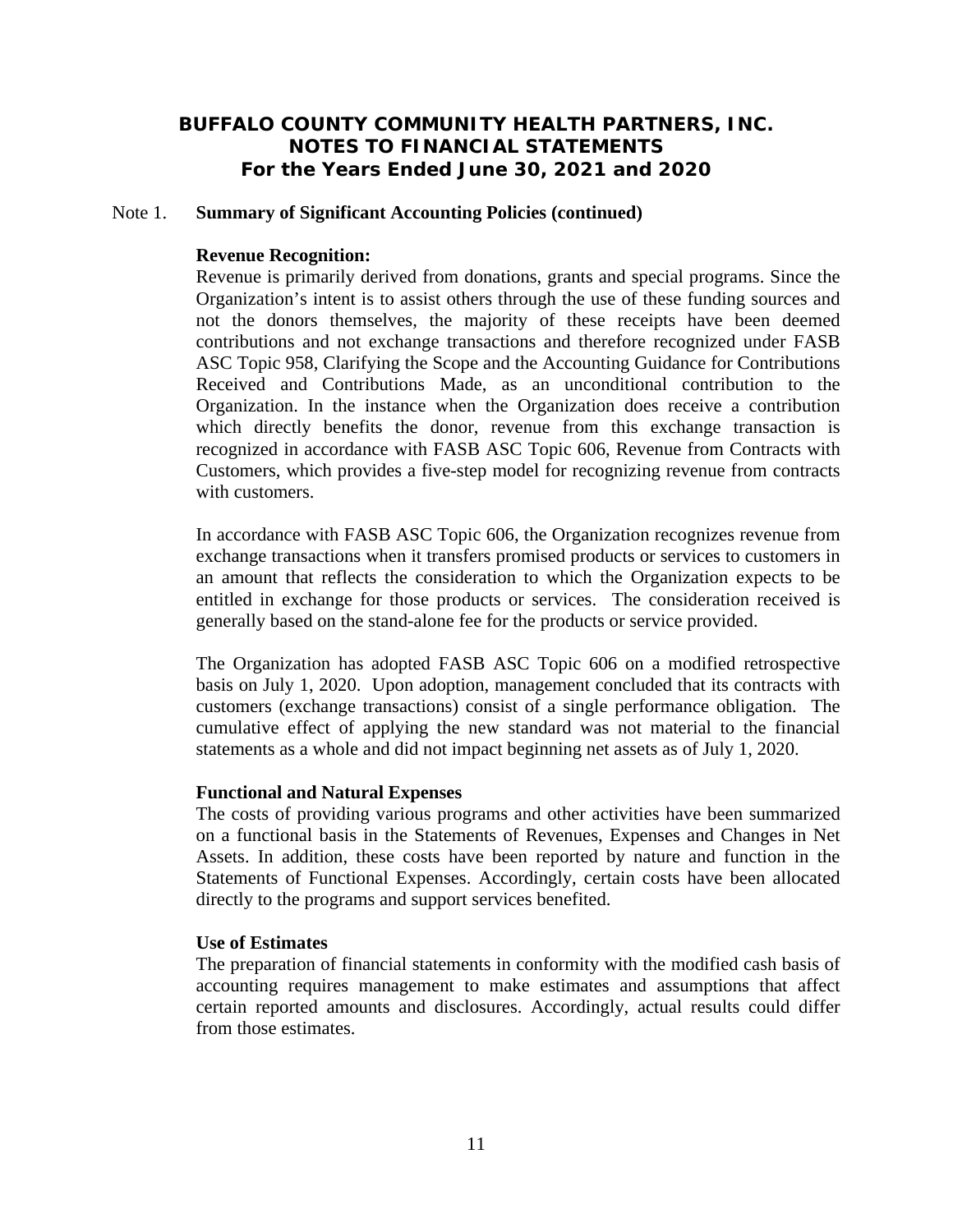#### Note 1. **Summary of Significant Accounting Policies (continued)**

## **Change in Accounting Principle**

To provide enhanced disclosures to financial statement users, the BCCHP is adopting Financial Accounting Standards Board (FASB) Accounting Standards update (ASU) 2014-09, R*evenue from Contracts with Customers* (Topic 606), for the year ended June 30, 2021. This ASU establishes principles for reporting useful information to users of financial statements about the nature, amount, timing, and uncertainty of revenue and cash flows arising from the entity's contracts with customers. Particularly, that an entity recognizes revenue to depict the transfer of promised goods or services to customers in an amount that reflects the consideration to which the entity expects to be entitled in exchange for those goods or services. No retrospective adjustments were needed to conform to the new accounting principle implemented in the year ended June 30, 2020.

## **New Accounting Pronouncements**

In February 2016, FASB issued ASU 2016-02, Leases. ASU 2016-02 requires entities to recognize all leased assets as assets on the statement of financial position. Entities will also be required to present additional disclosures regarding the nature and extent of leasing activities. The requirements of this statement are effective for BCCHP for the year ending June 30, 2023. BCCHP has not evaluated the impact of this statement.

# Note 2. **Concentration of Credit Risk**

BCCHP maintains cash balances at one financial institution. All accounts are fully insured by the Federal Deposit Insurance Corporation (FDIC) up to \$250,000. At June 30, 2021, BCCHP had total cash balances of \$409,590, of which \$159,590 was not covered by FDIC insurance.

#### Note 3. **Investments – Kearney Area Community Foundation**

BCCHP maintains balances at the Kearney Area Community Foundation (KACF). For the years ending June 30, KACF held the following funds:

|           | 2021      | 2020      |
|-----------|-----------|-----------|
| Endowment | 436,919   | \$322,959 |
| Total     | \$436,919 | \$322,959 |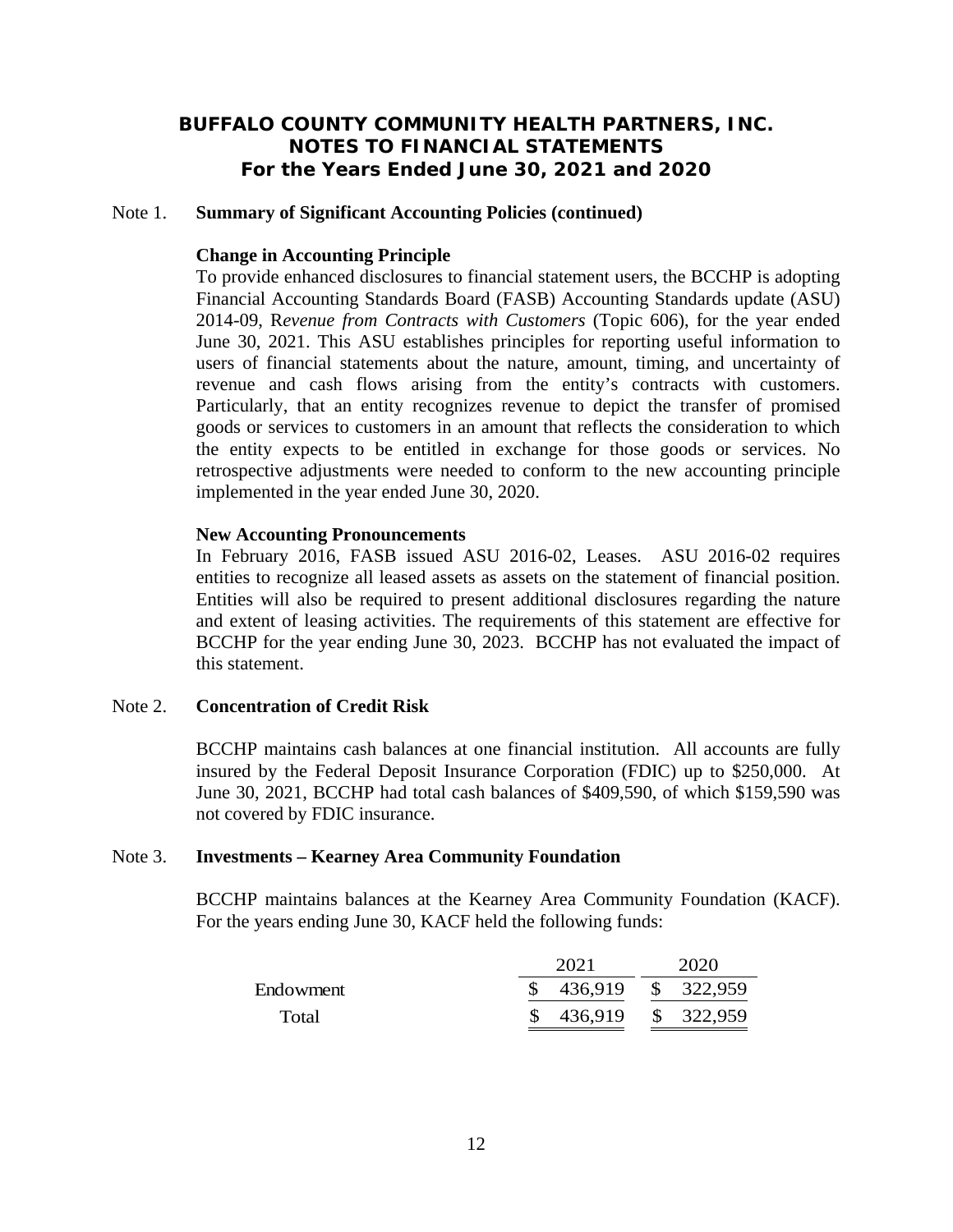#### Note 4. **Endowment Fund**

BCCHP has established an endowment fund to further support the mission of the Organization. Contributions given by donors specifically for the endowment fund are maintained with restriction. Other contributions given by donors but designated to the endowment fund by the board are considered without restriction and can be used for general purposes by board vote. Income earned off of all contributions can be used for general purposes as well. As of June 30, 2021, all contributions were given directly by donors and are to be maintained with restriction.

The State of Nebraska enacted the Uniform Prudent Management of Institutional Fund Act (UPMIFA) effective September 1, 2007, the provision of which applies to endowment funds existing on or established after that date. The Organization has adopted the accounting standards related to the net asset classification of endowment funds in FASB ASC 958-205 for the years ending June 30, 2012 and later. The Board of Directors of BCCHP has determined that the majority of BCCHP's with donor restrictions net assets meet the definition of endowment funds under UPMIFA.

Endowment net assets composition by type as of June 30 are as follows:

|                                        |             | 2021          |                   |
|----------------------------------------|-------------|---------------|-------------------|
|                                        |             |               | Total             |
|                                        | Without     | With          | Endowment         |
|                                        | Restriction | Restriction   | <b>Net Assets</b> |
| Donor restricted endowment funds:      |             |               |                   |
| Original gift held in perpetuity       | \$          | \$<br>188,232 | \$<br>188,232     |
| Accumulated investment income, net     | 234,388     |               | 234,388           |
| Unendowed expendable fund held at KACF |             | 14,299        | 14,299            |
| Total endowment net assets             | 234,388     | \$<br>202,531 | \$<br>436,919     |
|                                        |             | 2020          |                   |
|                                        |             |               | Total             |
|                                        | Without     | With          | Endowment         |
|                                        | Restriction | Restriction   | <b>Net Assets</b> |
| Donor restricted endowment funds:      |             |               |                   |
| Original gift held in perpetuity       | \$          | \$<br>188,232 | \$<br>188,232     |
| Accumulated investment income, net     | 134,727     |               | 134,727           |
| Unendowed expendable fund held at KACF |             |               |                   |
| Total endowment net assets             | 134,727     | \$<br>188,232 | \$<br>322,959     |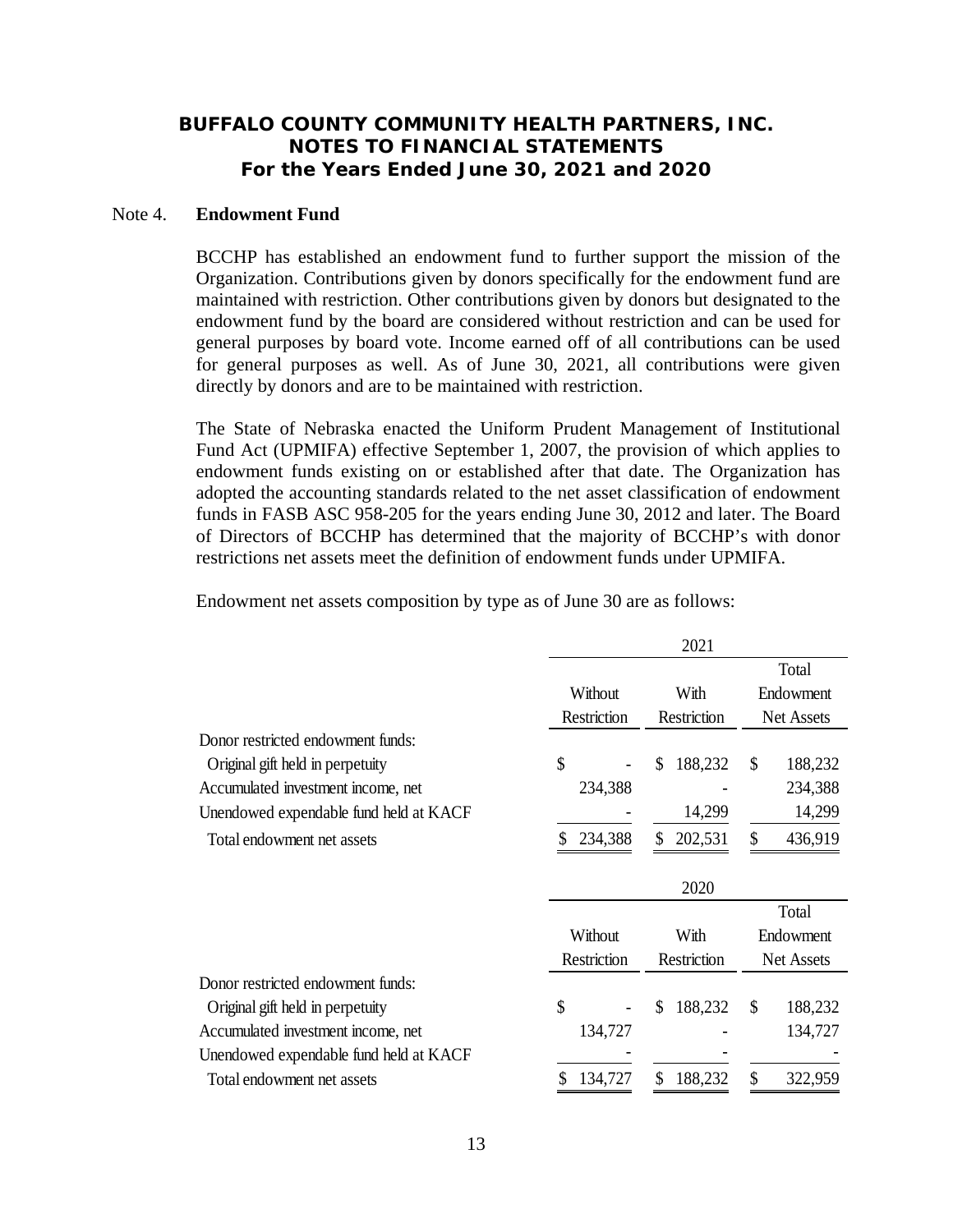#### Note 4. **Endowment Fund (continued)**

Changes in endowment net assets as of June 30 are as follows:

|                                        |               | 2021          |                   |
|----------------------------------------|---------------|---------------|-------------------|
|                                        |               |               | Total             |
|                                        | Without       | With          | Endowment         |
|                                        | Restriction   | Restriction   | <b>Net Assets</b> |
|                                        |               |               |                   |
| Endowment net assets-beginning         | \$<br>134,727 | 188,232<br>\$ | \$<br>322,959     |
| Investment income, net                 | 99,661        |               | 99,661            |
| Restricted contribution to             |               |               |                   |
| unendowed expendable fund held at KACF |               | 14,299        | 14,299            |
| Endowment net assets--ending           | 234,388<br>S  | \$<br>202,531 | \$<br>436,919     |
|                                        |               |               |                   |
|                                        |               |               |                   |
|                                        |               | 2020          |                   |
|                                        |               |               | Total             |
|                                        | Without       | With          | Endowment         |
|                                        | Restriction   | Restriction   | <b>Net Assets</b> |
|                                        |               |               |                   |
| Endowment net assets--beginning        | \$<br>130,564 | 188,232<br>\$ | \$<br>318,796     |
| Investment income, net                 | 4,163         |               | 4,163             |
| Restricted contribution to             |               |               |                   |
| unendowed expendable fund held at KACF |               |               |                   |

Endowment funds are held at the Kearney Area Community Foundation (KACF) and invested in accordance with the policies of KACF. The endowment funds of BCCHP will be pooled with funds of other agencies managed by KACF; an investment strategy designed to reduce management and investment fees incurred by BCCHP and to increase the rate of return on invested funds.

BCCHP may choose to reinvest the interest, income and gains back into the principal of the endowment or use it for the activities of the organization. Earnings on the endowment fund may only be paid out once a year upon a vote of the Board of Directors, which must include approval from at least three-fourths of the total Board of BCCHP. The maximum payment to be approved must not exceed 5% of the fund balance.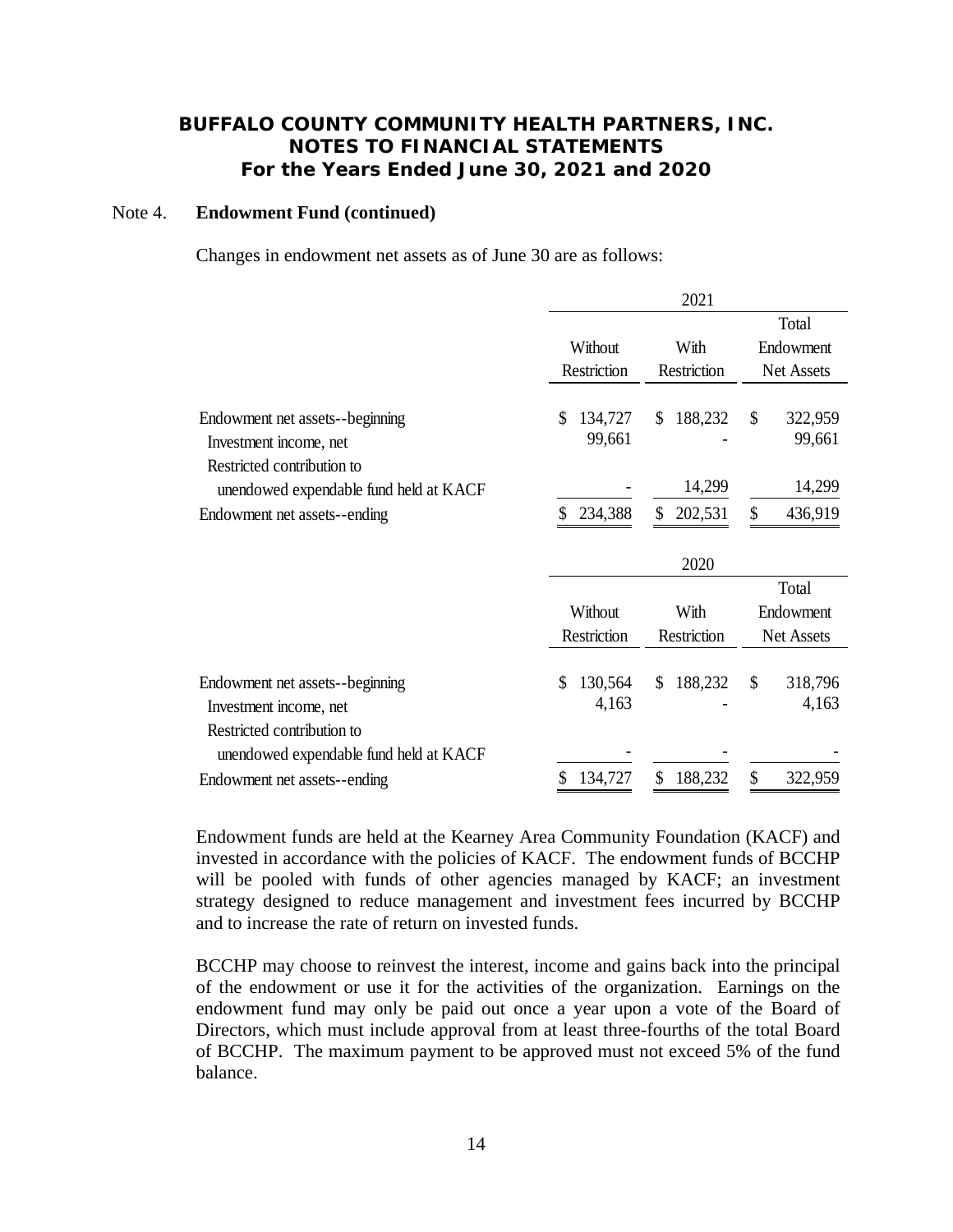#### Note 5. **Property and Equipment**

The following is a summary of transactions of property, plant and equipment for the years ended June 30:

|                          | 2021 |                                    |    |                              |                     |                |    |          |  |
|--------------------------|------|------------------------------------|----|------------------------------|---------------------|----------------|----|----------|--|
|                          |      | Beginning                          |    |                              |                     |                |    | Ending   |  |
|                          |      | <b>Balance</b><br><b>Additions</b> |    |                              | <b>Dispositions</b> | <b>Balance</b> |    |          |  |
| Furniture and equipment  |      | 55,743                             | \$ | $\qquad \qquad \blacksquare$ | \$                  | (9,709)        | \$ | 46,034   |  |
| Subtotal                 | \$   | 55,743                             | \$ | $\qquad \qquad \blacksquare$ | \$                  | (9,709)        | S  | 46,034   |  |
| Accumulated depreciation |      | (31,709)                           |    | (6, 568)                     |                     | 9,236          |    | (29,041) |  |
| <b>TOTAL</b>             |      | 24,034                             | \$ | (6, 568)                     | \$                  | (473)          | S  | 16,993   |  |

|                          |                |    | 2020             |    |                     |                |          |  |
|--------------------------|----------------|----|------------------|----|---------------------|----------------|----------|--|
|                          | Beginning      |    |                  |    |                     | Ending         |          |  |
|                          | <b>Balance</b> |    | <b>Additions</b> |    | <b>Dispositions</b> | <b>Balance</b> |          |  |
| Furniture and equipment  | \$<br>48,098   | \$ | 7,645            | \$ |                     | \$             | 55,743   |  |
| Subtotal                 | \$<br>48,098   | \$ | 7,645            | \$ |                     | \$             | 55,743   |  |
| Accumulated depreciation | (24, 859)      |    | (6, 850)         |    |                     |                | (31,709) |  |
| <b>TOTAL</b>             | \$<br>23,239   | \$ | 795              | \$ |                     | \$             | 24,034   |  |

Depreciation expense for the years ended June 30, 2021 and 2020, was \$6,568 and \$6,850, respectively.

#### Note 6. **Leases**

 BCCHP entered into a five year lease agreement with Eakes Office Plus for the leasepurchase of a copy machine. BCCHP entered into this agreement on October 4, 2016, with the first payment due upon signing. The agreement calls for sixty monthly payments of \$161 with the option to purchase the copy machine at the end of the lease for \$1. Management does not plan to exercise this option. There is also a service agreement component to the lease payments. This agreement did not disclose imputed yield for the calculation of the lease terms or the amount of the service contract as a separate element of the monthly payments.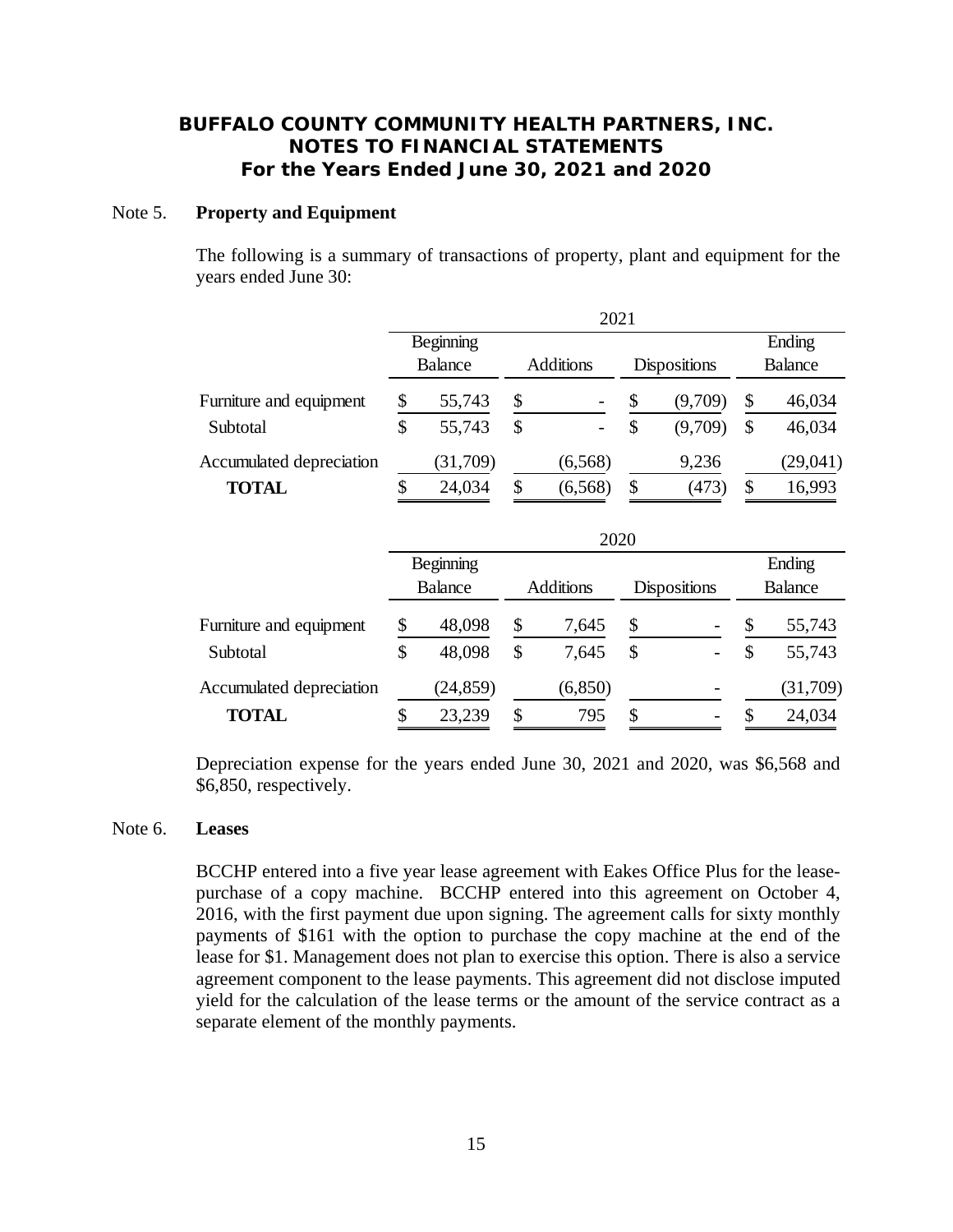#### Note 6. **Leases (continued)**

Future lease payments are as follows:

| Year Ended |    | Lease   |
|------------|----|---------|
| June $30$  |    | Payment |
| 2022       | S. | 646     |
| Total      | S. | 646     |

 On July 1, 2011, the Organization entered into a 60-month lease agreement with Good Samaritan Hospital for the lease of BCCHP's office space located in the Richard Young Hospital facility. The lease ended on June 30, 2016. An Addendum to the lease agreement was signed May 10, 2018. This addendum extended the lease through June 30, 2019. The lease is automatically renewed for an additional 12 months at the end of every term, unless either party provides written notice to vacate the lease. Under the terms of the lease, the rent is provided in kind to BCCHP by Good Samaritan Hospital. For the fiscal years ending June 30, 2021 and 2020, BCCHP recognized in kind rent expense of \$27,007 and \$36,736 respectively.

#### Note 7. **Net Assets With Donor Restrictions**

Funds with donor restrictions are available for the following purposes as of June 30:

|                                          | 2021          | 2020          |
|------------------------------------------|---------------|---------------|
| Purpose restriction:                     |               |               |
| <b>DFC</b>                               | \$            | \$<br>22,500  |
| <b>CHI</b> Behavioral Health             | 5,179         | 2,078         |
| <b>Community Well Being</b>              | 33,744        | 36,844        |
| Medica                                   |               | 3,000         |
| <b>Elks PV</b>                           |               | 1,500         |
| Donations for food / mental health       | 7,055         |               |
| City of Kearney - COVID-19 relief        | 3,219         |               |
| Expendable fund at KACF                  | 14,299        |               |
| Held in perpetuity:                      |               |               |
| <b>Endowment With Donor Restrictions</b> | 188,232       | 188,232       |
| Total with donor restrictions            | \$<br>251,728 | \$<br>254,154 |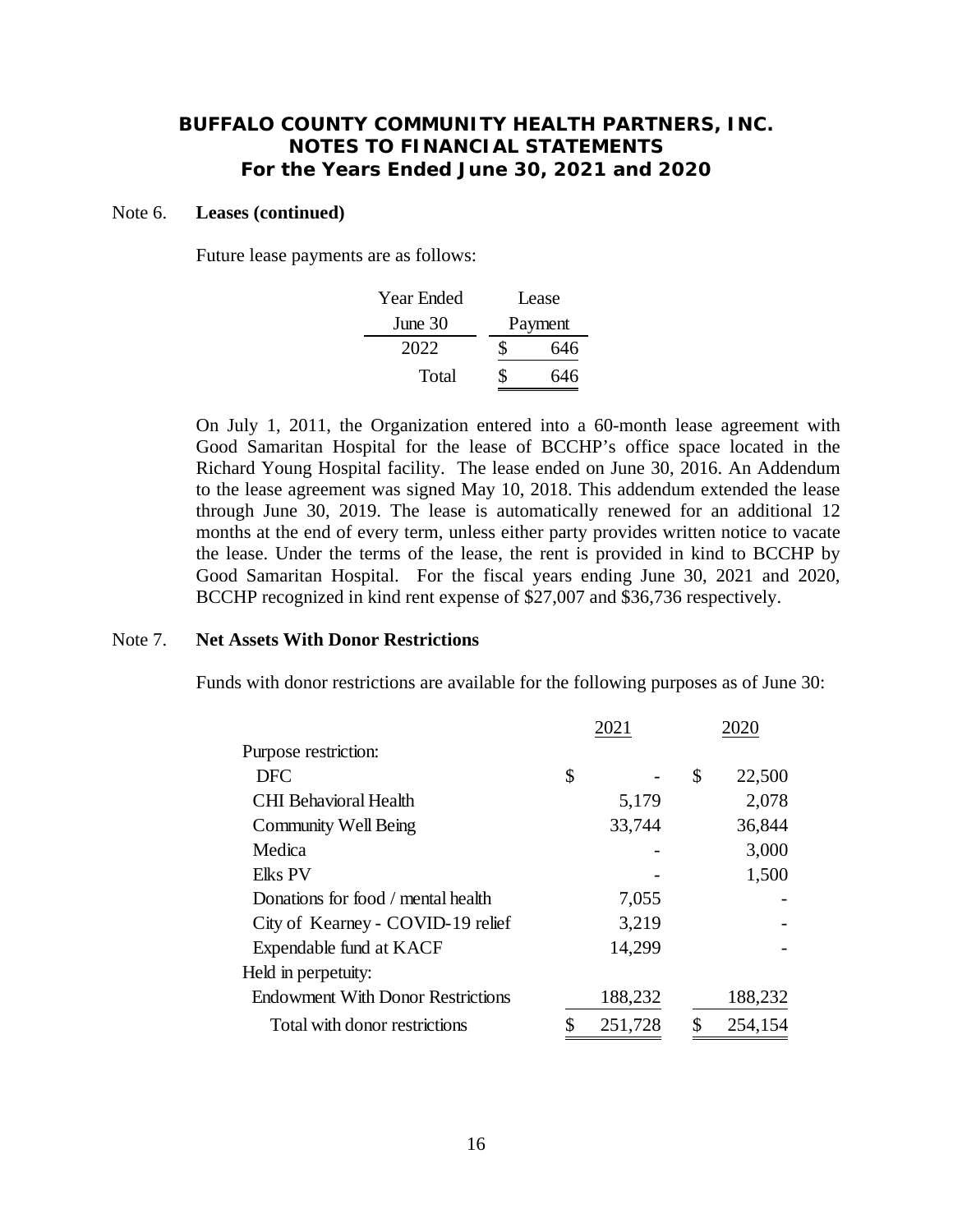#### Note 8. **Retirement Plan**

BCCHP has a SEP Plan for employees. After one year of employment, employees are eligible to participate in this plan. BCCHP will contribute 8% of the employee's salary set on January  $1<sup>st</sup>$  each year. BCCHP contributed \$23,964 and \$16,060 for the years ended June 30, 2021 and 2020, respectively.

## Note 9. **Paid Time Off**

 BCCHP offers paid time off to employees. Time is accrued each pay period and the amount accrued depends on the length of service with BCCHP. BCCHP has a balance for accrued paid time off in the amounts of \$13,414 and \$13,642 for the years ended June 30, 2021 and 2020, respectively.

## Note 10. **Fair Value Measurements**

Professional standards establish a framework for measuring fair value. That framework provides a fair value hierarchy that prioritizes inputs to valuation techniques used to measure fair value. The hierarchy gives the highest priority to unadjusted quoted prices in active markets for identical assets or liabilities (level 1 measurements) and the lowest priority to unobservable inputs (level 3 measurements). The three levels of the fair value hierarchy under professional standards are described as follows:

Level 1 – Inputs to the valuation methodology are unadjusted quoted prices for identical assets or liabilities in active markets as of the reporting date.

Level 2 – Inputs to the valuation methodology include:

- (a) quoted prices for similar assets or liabilities in active markets;
- (b) quoted prices for identical or similar assets or liabilities in inactive markets;
- (c) inputs other than quoted prices that are observable for the asset or liability;
- (d) inputs that are derived principally from or corroborated by observable market data by correlation or other means.

If the asset or liability has a specified (contractual) term, the level 2 input must be observable for substantially the full term of the asset or liability.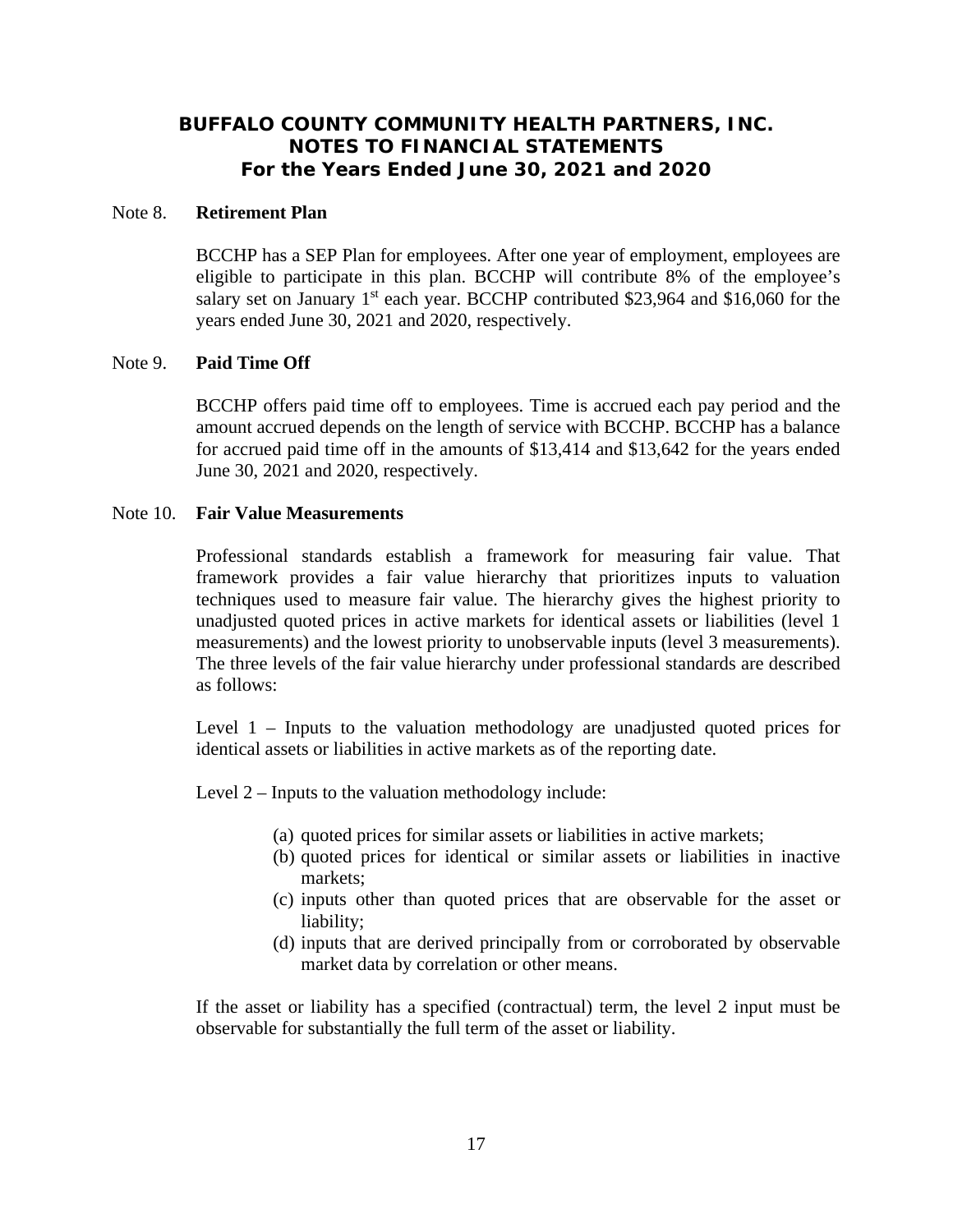## Note 10. **Fair Value Measurements (continued)**

Level 3 – Inputs to the valuation methodology are unobservable and significant to the fair value measurement.

The asset or liability's fair value measurement level within the fair value hierarchy is based on the lowest level of any input that is significant to the fair value measurement. Valuation techniques used need to maximize the use of observable inputs and minimize the use of unobservable inputs.

The following table sets forth by level, within the fair value hierarchy, BCCHP's assets at fair value as of June 30, 2021:

|                    | Level 1 | Level $2$ | Level $3$                 | Total |
|--------------------|---------|-----------|---------------------------|-------|
| Funds held by KACF | $-$ S   |           | $-$ \$ 436,919 \$ 436,919 |       |

The following table sets forth by level, within the fair value hierarchy, BCCHP's assets at fair value as of June 30, 2020:

|                    | Level 1 |  | Level $2$ |  | Level 3                   | Total |  |  |
|--------------------|---------|--|-----------|--|---------------------------|-------|--|--|
| Funds held by KACF |         |  | $-$ S     |  | $-$ \$ 322,959 \$ 322,959 |       |  |  |

Fair value in the instance of the Kearney Area Community Foundation funds is the representation of the foundation and is considered a Level 3 method. The method used to value the funds may produce a fair value calculation that may not be indicative of net realizable value or reflective of future fair values. BCCHP believes its valuation method is appropriate.

The following is a reconciliation of those funds which is the amount the BCCHP would receive if they were to currently withdraw or transfer funds.

| Balance at June 30, 2020 | 322,959 |
|--------------------------|---------|
| Contributions            | 14,299  |
| Interest / dividends     | 5,792   |
| Unrealized gain / loss   | 97,683  |
| Fees                     | (3,814) |
| Balance at June 30, 2021 | 436,919 |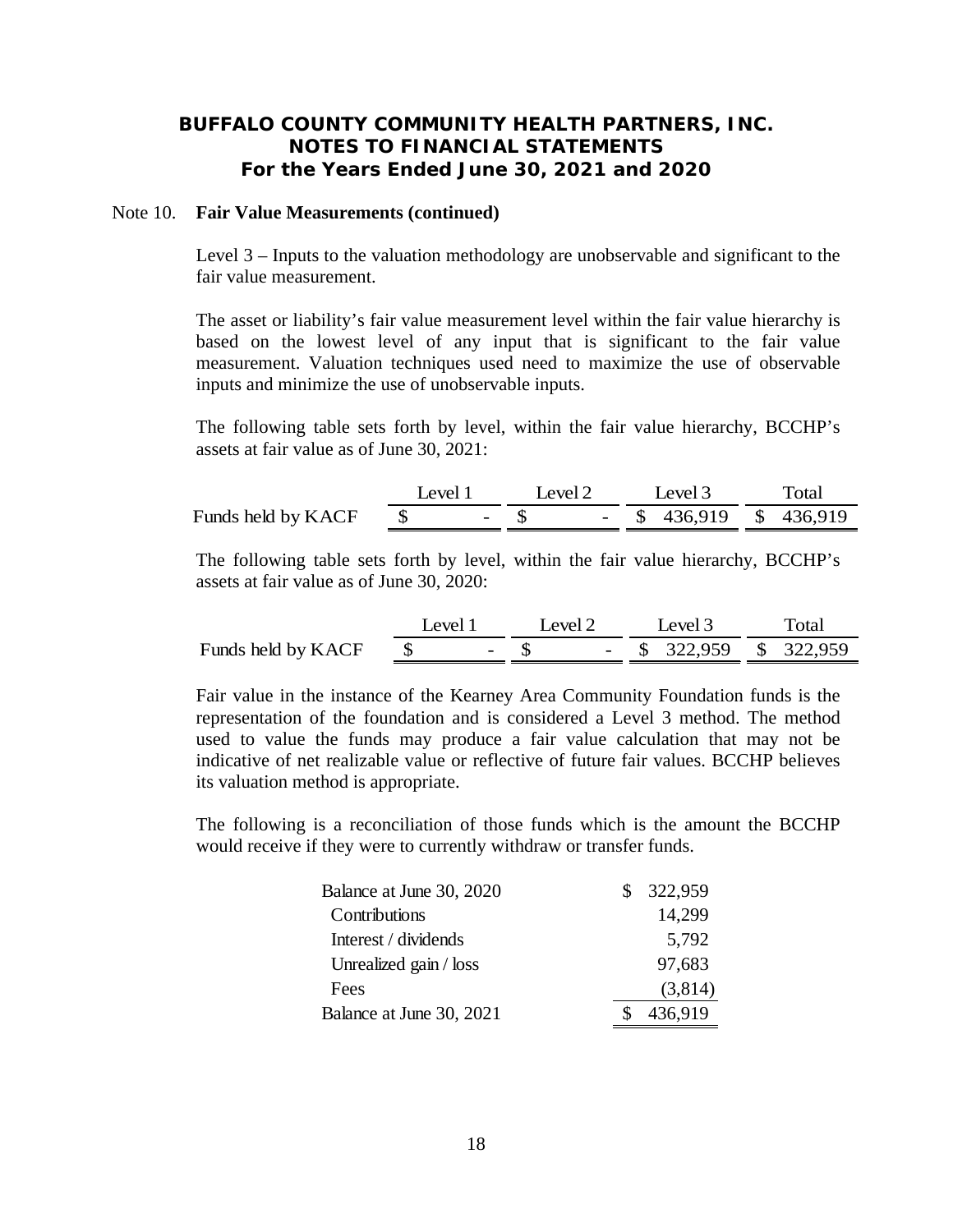#### Note 11. **Related Party Transactions**

One of the BCCHP board members also serves as a member of the Kearney Public Schools Board of Education. There were programs at BCCHP that involved working with other organizations in the community to provide training. During the year ended June 30, 2021, BCCHP made payments to Kearney Public Schools totaling \$9,133.

## Note 12. **Uncertain Tax Positions**

 Under the modified cash basis of accounting, a comprehensive basis of accounting other than accounting principles generally accepted in the United States of America, the Organization is required to evaluate tax positions taken by the Organization and recognize a tax liability (or asset) if the Organization has taken an uncertain tax position that more likely than not would not be sustained upon examination by the Internal Revenue Service. The Organization is subject to routine audits by taxing jurisdictions; however, there are currently no audits for any tax periods in progress. The Organization has open tax years subject to income tax examinations for the years ending June 30, 2019, 2020, and 2021 that remain subject to examination for federal and applicable state income taxes.

The Organization's policy is to include penalties and interest associated with income taxes as income tax and interest expense, respectively. The Organization did not incur any penalties or interest on income taxes for the periods being reported on.

# Note 13. **Liquidity**

Financial assets available for general expenditure within one year are as follows as of June 30, 2021:

| Cash, including donor restrictions for program operations | -SS | 385,362 |
|-----------------------------------------------------------|-----|---------|
| Endowment appropriation                                   |     | 12,434  |
| Total                                                     |     | 397,796 |

None of the financial assets are subject to donor restriction or other contractual restrictions that make them unavailable for general expenditure within one year of the balance sheet date. The accounts and grants receivable are subject to implied time restrictions, but are expected to be collected within one year.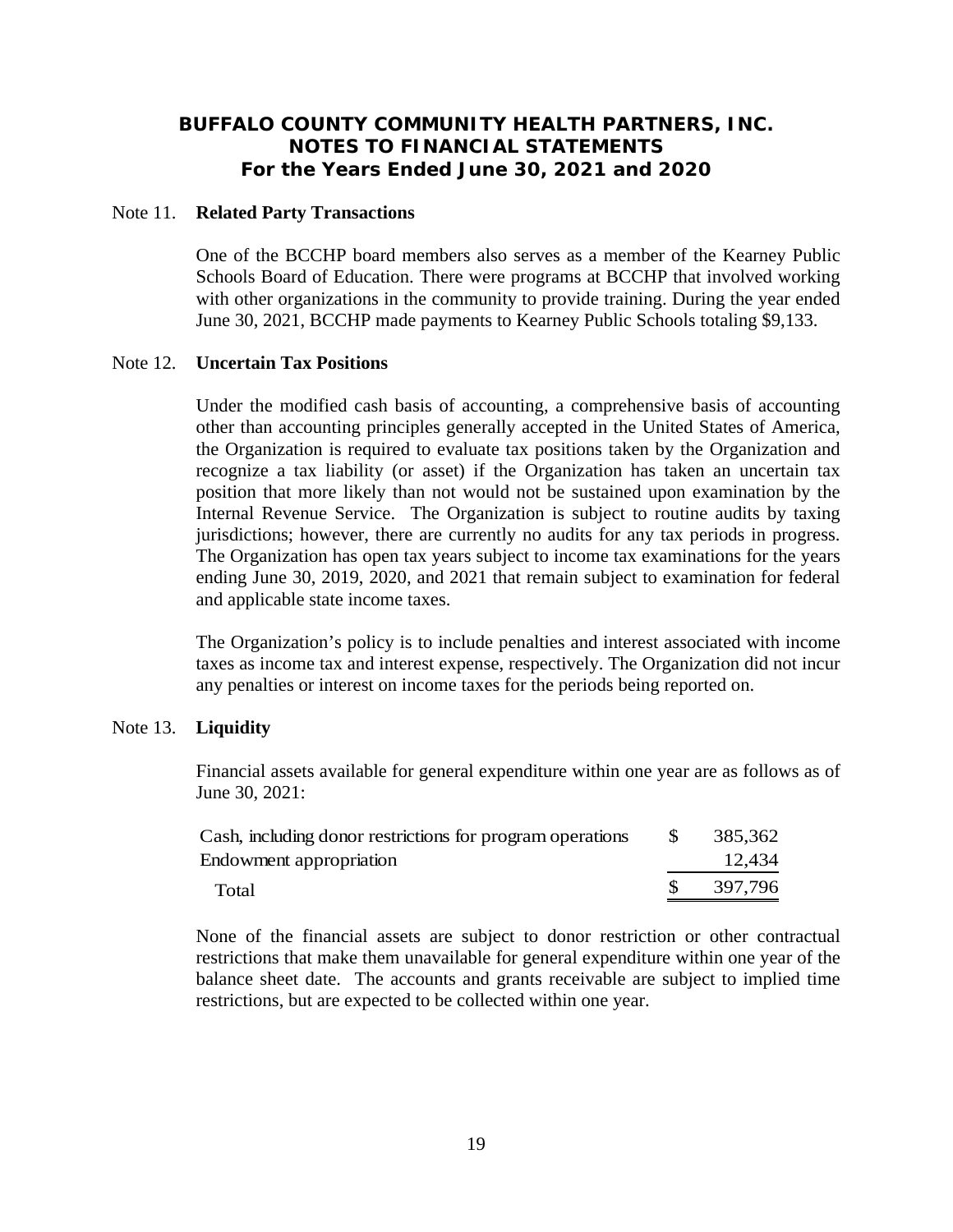#### Note 13. **Liquidity (continued)**

As part of its liquidity management, BCCHP has a goal to maintain financial assets on hand to meet six months of normal operating expenses, which would be approximately \$438,795 based on the budgeted expenditures for the year ending June 30, 2022. BCCHP's goal is to structure its financial assets to be available as its general expenditures, liabilities and other obligations come due. BCCHP does not have a line of credit available to assist with liquidity management.

#### Note 14. **SBA Paycheck Protection Program Loan**

On April 13, 2020, Buffalo County Community Health Partners, Inc. received a loan through the U.S. Small Business Administration's (SBA) Paycheck Protection Program (PPP) for \$65,000. On February 24, 2021, Buffalo County Community Health Partners, Inc. received forgiveness for the full principal amount.

On March 18, 2021, Buffalo County Community Health Partners, Inc. received a second PPP loan through the SBA for \$65,625. It accrues interest at 1% and requires monthly payments of \$1,324.75, including interest, beginning on January 18, 2022. The final payment will be due on March 18, 2026. Principal payments are as follows:

| Year Ended | Principal   |
|------------|-------------|
| June 30    | Payment     |
| 2022       | \$<br>7,141 |
| 2023       | 15,382      |
| 2024       | 15,536      |
| 2025       | 15,693      |
| 2026       | 11,873      |
| Total      | 65,625      |

 The PPP loan can be forgiven up to the full principal amount if Buffalo County Community Health Partners, Inc. uses the loan proceeds for forgivable purposes and employee and compensation levels are maintained. Not more than 40 percent of the loan forgiveness amount could be attributable to non-payroll costs. Buffalo County Community Health Partners, Inc. has spent the funds and will apply for loan forgiveness per program guidelines.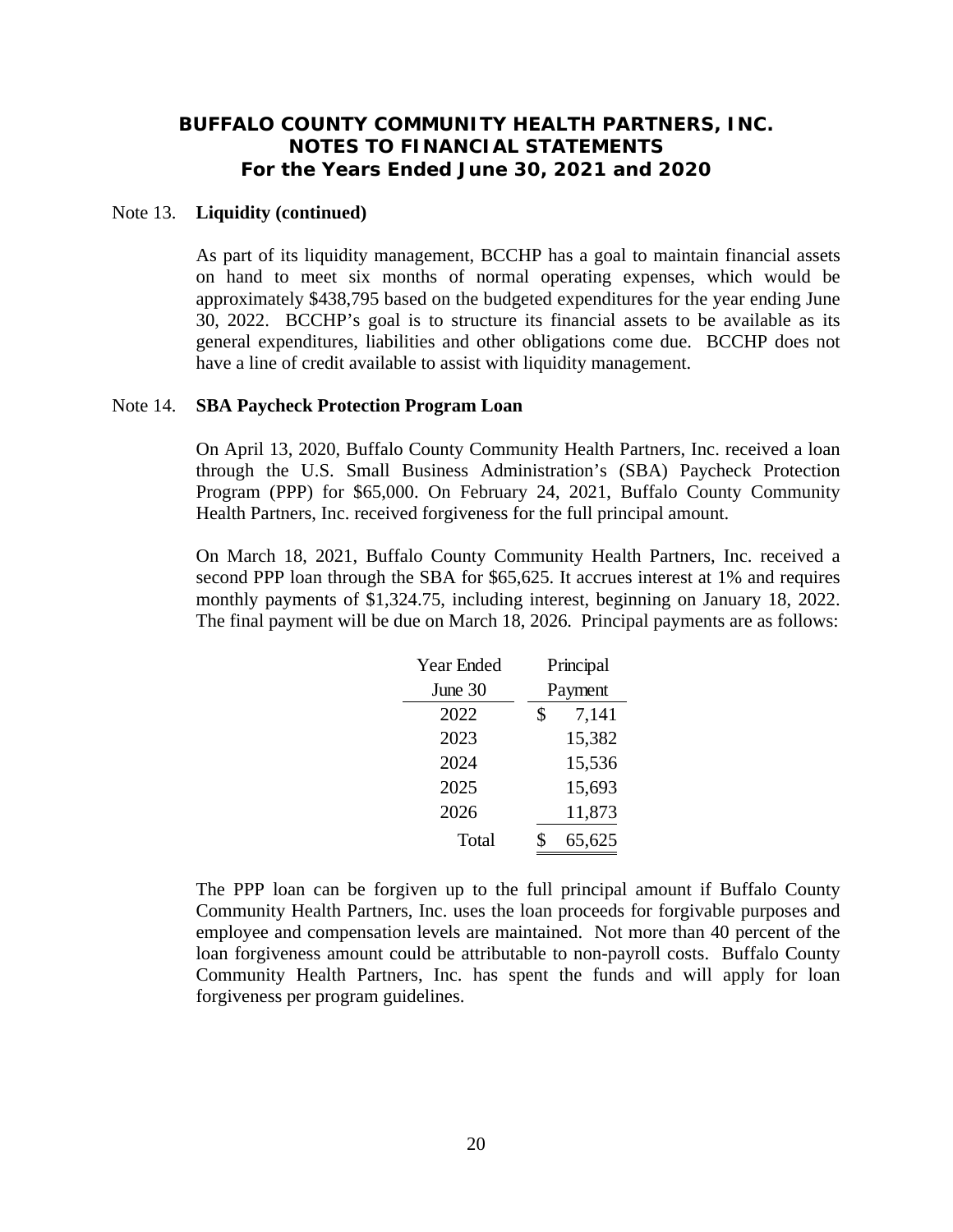#### Note 15. **Risks and Uncertainties**

The full impact of the COVID-19 outbreak continues to evolve as of the date of this report. As such, it is uncertain as to the full magnitude that the pandemic will have on the Organization's financial condition, liquidity, operations, suppliers, industry and workforce. Given the daily evolution of the COVID-19 outbreak and the global responses to curb its spread, the Organization is not able to estimate the effects of the COVID-19 outbreak on its results of operations, financial condition, or liquidity for fiscal year 2020 and beyond.

## Note 16. **Subsequent Events**

Upon evaluation, BCCHP notes that there were no material subsequent events between the date of the financial statements and, November 15, 2021, the date that the financial statements were issued or available to be issued.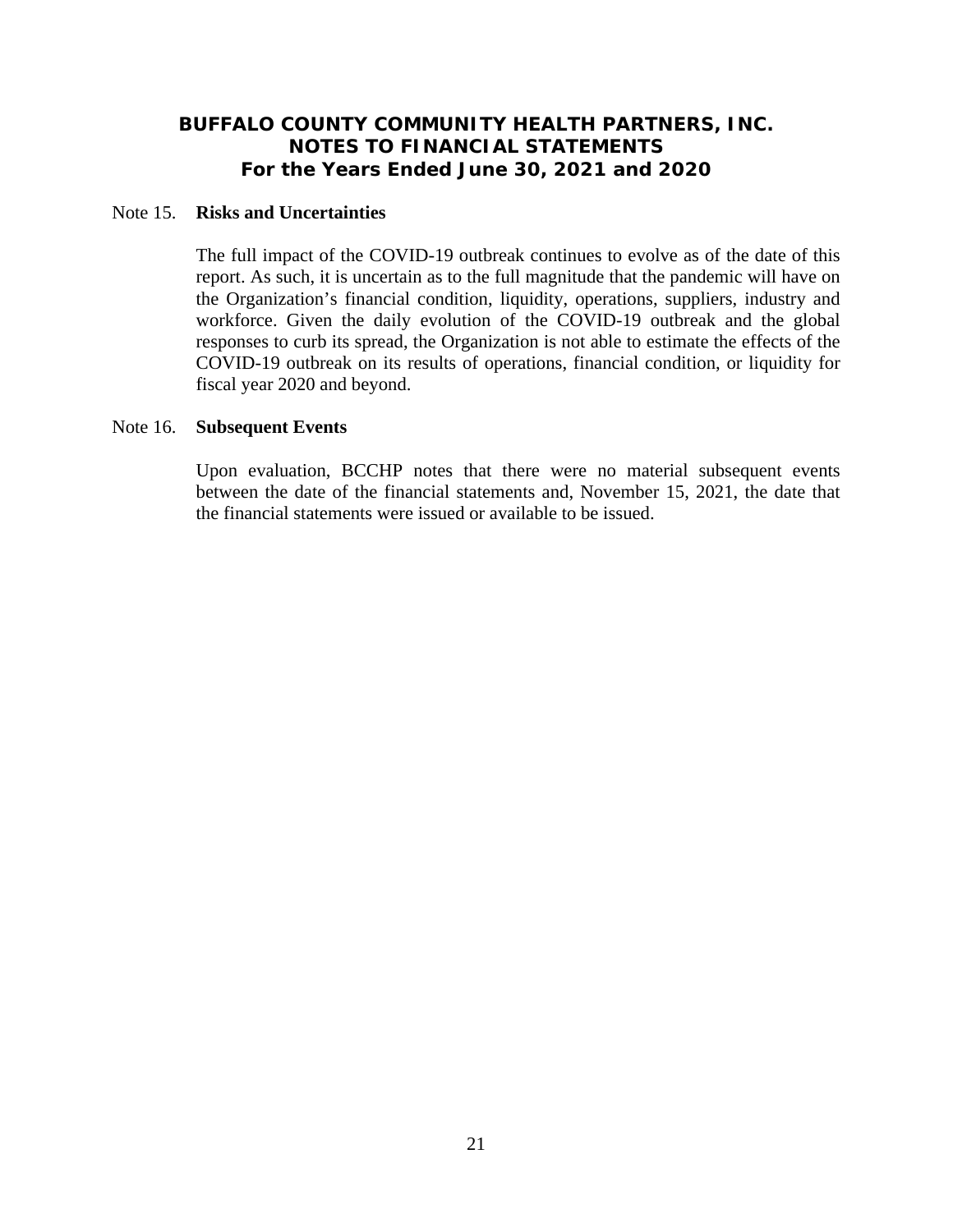# **BUFFALO COUNTY COMMUNITY HEALTH PARTNERS, INC. KEARNEY, NEBRASKA**

**SINGLE AUDIT INFORMATION**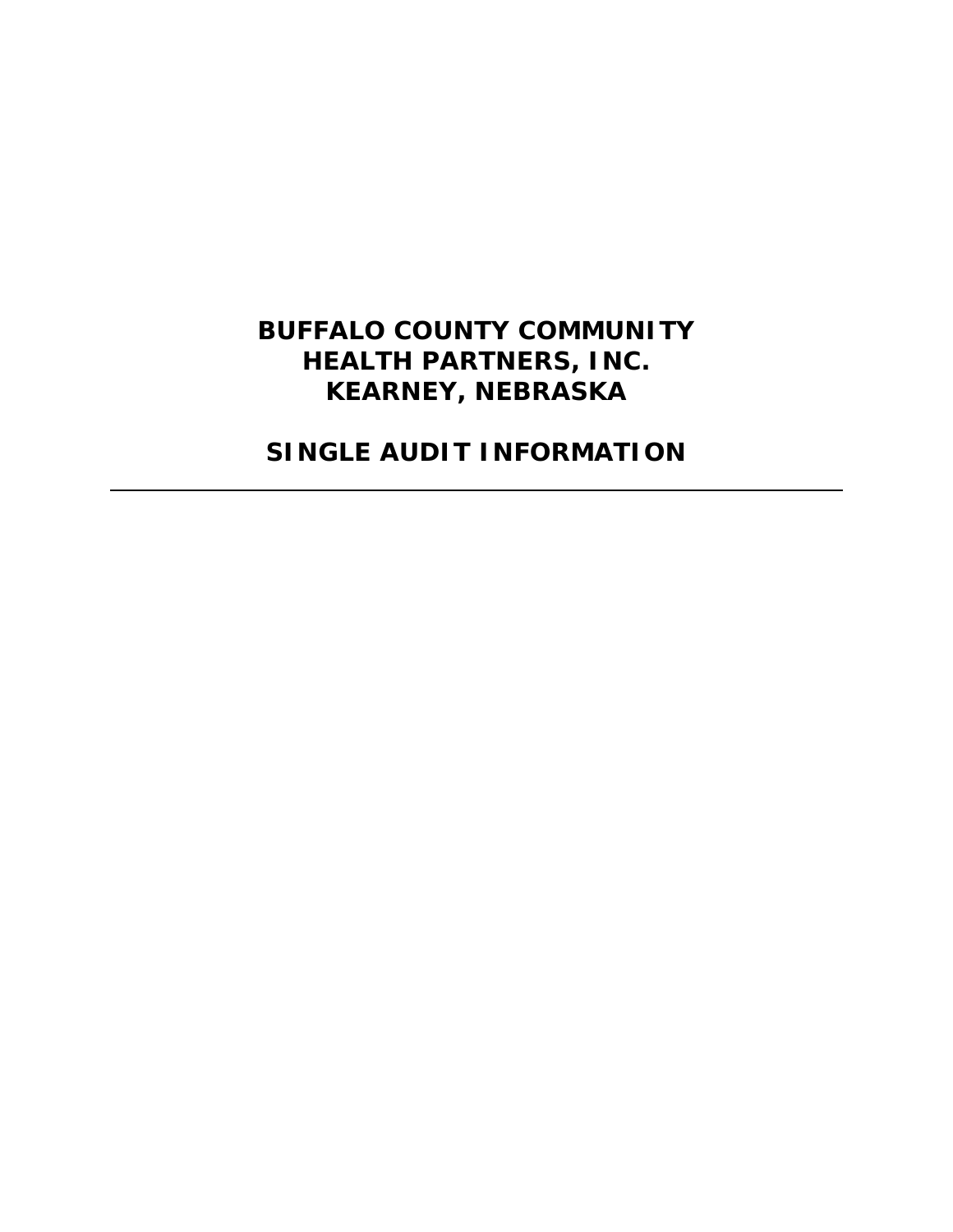# **SCHEDULE OF EXPENDITURES OF FEDERAL AWARDSFor the Year Ended June 30, 2021**

| <b>Federal Grantor/</b>                             | Federal       | Grant/                   |    |                     |                       |                  |  |
|-----------------------------------------------------|---------------|--------------------------|----|---------------------|-----------------------|------------------|--|
| <b>Pass-Through Grantor/</b>                        | <b>ALN</b>    | Contract                 |    | Federal             | <b>Passed Through</b> |                  |  |
| <b>Program Title</b>                                | <b>Number</b> | <b>Number</b>            |    | <b>Expenditures</b> |                       | to Subrecipients |  |
| U.S. Department of Health & Human Services          |               |                          |    |                     |                       |                  |  |
| Drug-Free Communities Support Program Grants        | 93.276        | H79SP021034              | \$ | 57,782              | \$                    |                  |  |
| Passed through Region III Behavioral Health:        |               |                          |    |                     |                       |                  |  |
| <b>Block Grants for Prevention and Treatment of</b> |               |                          |    |                     |                       |                  |  |
| Substance Abuse                                     | 93.959        | B08TI083064-01           | \$ | 34,145              | \$                    |                  |  |
| Opioid STR                                          | 93.788        | H79TI081706; H79TI083322 | \$ | 12,889              | \$                    |                  |  |
| Substance Abuse and Mental Health Services          |               |                          |    |                     |                       |                  |  |
| Projects of Regional and National Significance      | 93.243        | H79SP080988              | \$ | 41,325              | \$                    |                  |  |
| <b>U.S. Department of Treasury</b>                  |               |                          |    |                     |                       |                  |  |
| Passed through Kearney Area Community Foundation:   |               |                          |    |                     |                       |                  |  |
| <b>COVID-19 Coronavirus Relief Fund</b>             | 21.019        | N/A                      | S  | 622,908             | \$                    | 176,306*         |  |
| <b>Total Federal Expenditures</b>                   |               |                          |    | 769,049             |                       |                  |  |
|                                                     |               |                          |    |                     |                       |                  |  |

\* Denotes major programs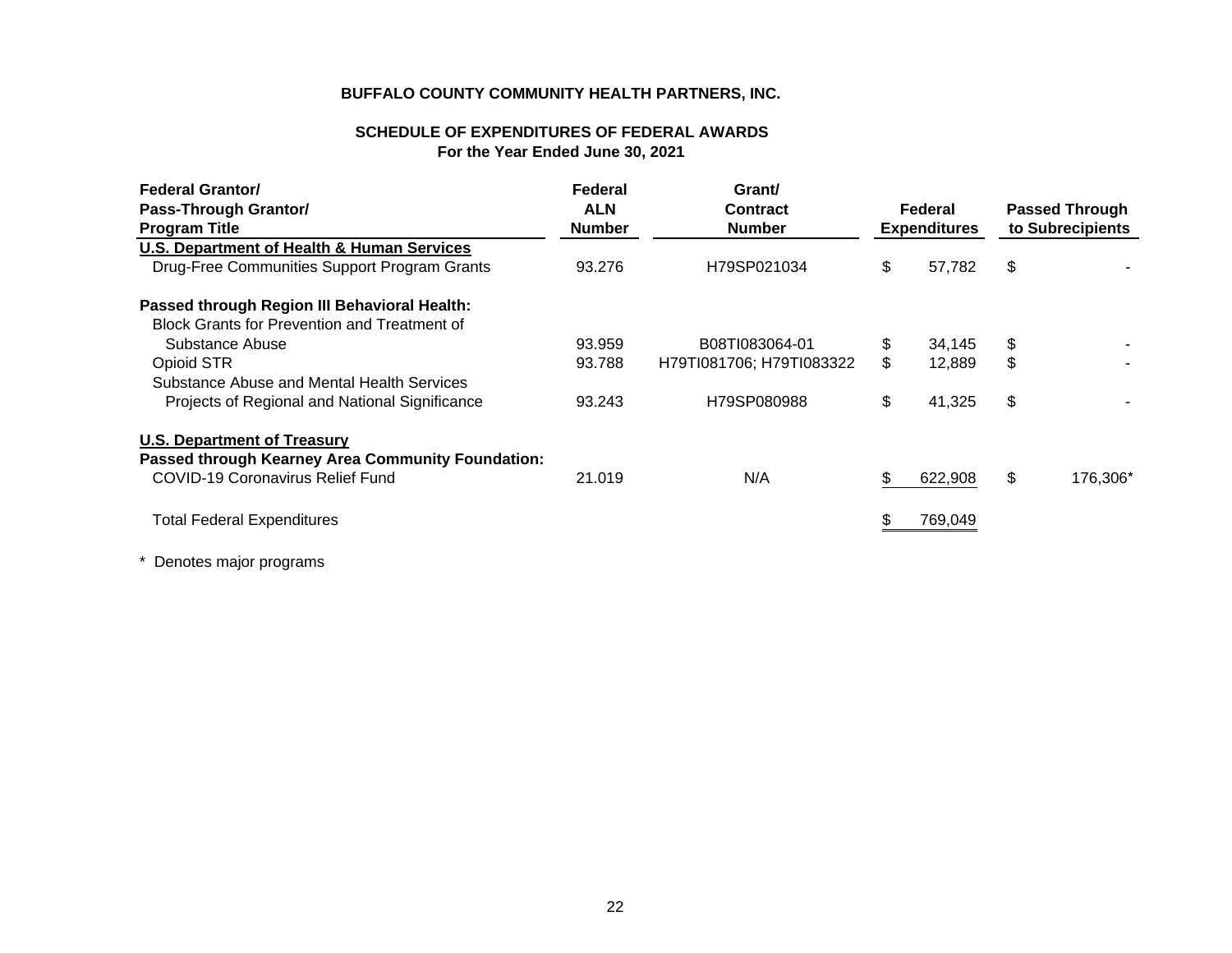# **BUFFALO COUNTY COMMUNITY HEALTH PARTNERS, INC. SCHEDULE OF EXPENDITURES OF FEDERAL AWARDS NOTES TO THE SCHEDULE OF EXPENDITURES OF FEDERAL AWARDS For the Years Ended June 30, 2021**

#### Note 1. **Schedule of Expenditures of Federal Awards**

The accompanying Schedule of Expenditures of Federal Awards includes the federal grant activity of Buffalo County Community Health Partners, Inc. under programs of the federal government for the year ended June 30, 2021. The information in this schedule is presented in accordance with the requirements of Title 2 U.S. Code of Federal Regulations (CFR) Part 200, *Uniform Administrative Requirements, Cost Principles, and Audit Requirements for Federal Awards* (Uniform Guidance). Because the schedule presents only a selected portion of the operations, it is not intended to and does not present the financial position, changes in net assets or cash flows of Buffalo County Community Health Partners, Inc.

 Expenditures reported on the schedule are reported on the modified cash basis of accounting. Such expenditures are recognized following cost principles contained in the Uniform Guidance, wherein certain types of expenditures are not allowable or are limited as to reimbursement.

Buffalo County Community Health Partners, Inc. used a ten-percent indirect cost rate.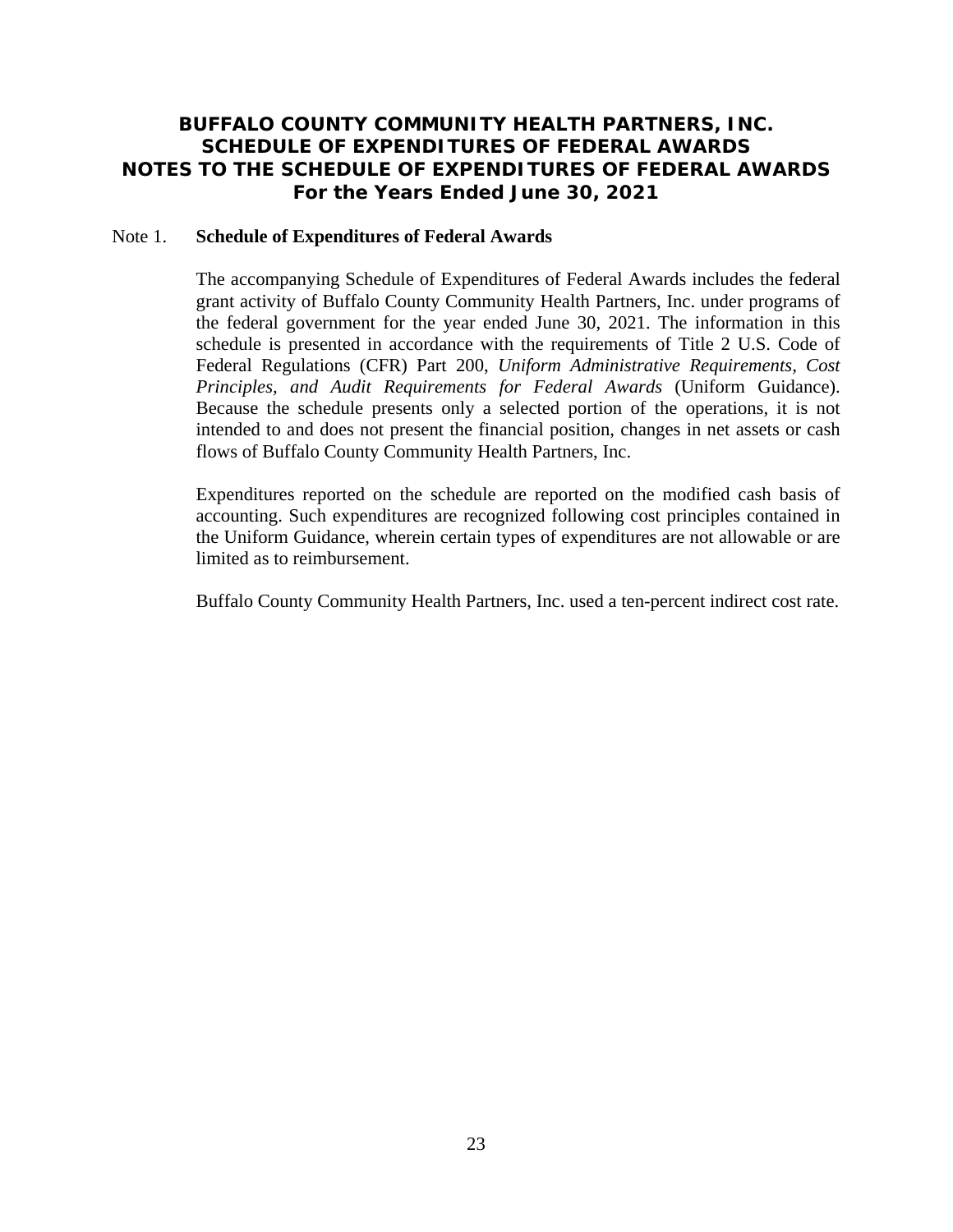

404 East 25th Street PO Box 1120 Kearney, NE 68848 308-234-5565 Fax 308-234-2990 www.ksocpa.com

# **INDEPENDENT AUDITOR'S REPORT ON INTERNAL CONTROL OVER FINANCIAL REPORTING AND ON COMPLIANCE AND OTHER MATTERS BASED ON AN AUDIT OF FINANCIAL STATEMENTS PERFORMED IN ACCORDANCE WITH GOVERNMENT AUDITING STANDARDS**

Board of Directors Buffalo County Community Health Partners, Inc. Kearney, Nebraska

We have audited in accordance with auditing standards generally accepted in the United States of America and the standards applicable to financial audits contained in *Government Auditing Standards* issued by the Comptroller General of the United States, the financial statements of Buffalo County Community Health Partners, Inc., which comprise the statements of assets, liabilities and net assets – modified cash basis as of June 30, 2021 and 2020, and the related statements of revenues, expenses and change in net assets – modified cash basis, functional expenses – modified cash basis, and cash flows – modified cash basis for the years then ended, and the related notes to the financial statements, and have issued our report thereon dated November 15, 2021.

# **Internal Control over Financial Reporting**

In planning and performing our audit of the financial statements, we considered Buffalo County Community Health Partners, Inc.'s internal control over financial reporting (internal control) as a basis for designing procedures that are appropriate in the circumstances for the purpose of expressing our opinion on the financial statements, but not for the purpose of expressing an opinion on the effectiveness of Buffalo County Community Health Partners, Inc.'s internal control. Accordingly, we do not express an opinion on the effectiveness of Buffalo County Community Health Partners, Inc.'s internal control.

A deficiency in internal control exists when the design or operation of a control does not allow management or employees in the normal course of performing their assigned functions, to prevent, or detect and correct misstatements on a timely basis. A material weakness is a deficiency, or a combination of deficiencies, in internal control, such that there is a reasonable possibility that a material misstatement of the entity's financial statements will not be prevented, or detected and corrected on a timely basis. A significant deficiency is a deficiency, or a combination of deficiencies, in internal control that is less severe than a material weakness, yet important enough to merit attention by those charged with governance.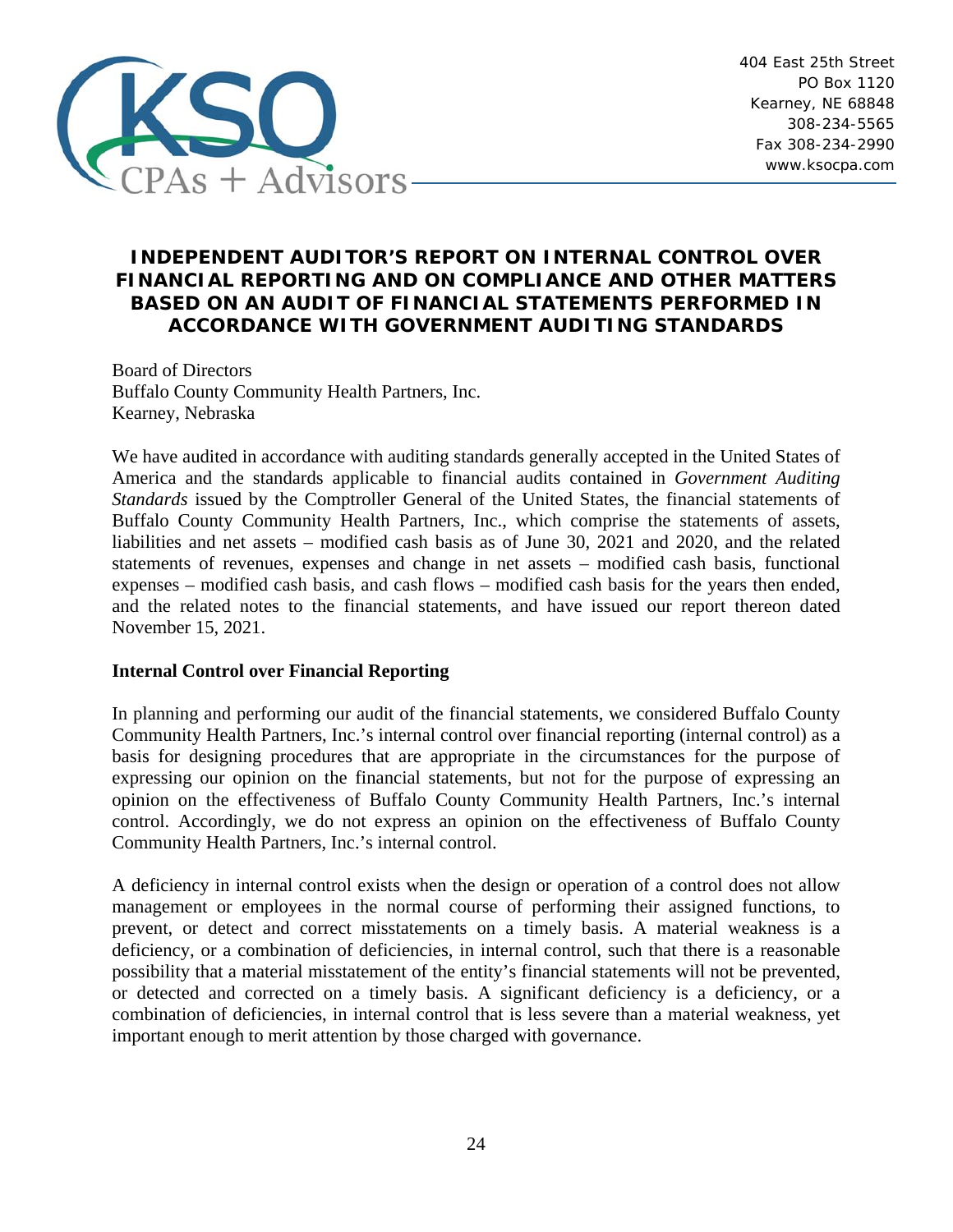Our consideration of internal control was for the limited purpose described in the first paragraph of this section and was not designed to identify all deficiencies in internal control that might be material weaknesses or significant deficiencies and therefore, material weaknesses or significant deficiencies may exist that have not been identified. We did identify a certain deficiency in internal control, described in the accompanying schedule of findings and questioned costs as item 2021-001 that we consider to be a material weakness.

# **Compliance and Other Matters**

As part of obtaining reasonable assurance about whether Buffalo County Community Health Partners, Inc.'s financial statements are free from material misstatement, we performed tests of its compliance with certain provisions of laws, regulations, contracts, and grant agreements, noncompliance with which could have a direct and material effect on the financial statements. However, providing an opinion on compliance with those provisions was not an objective of our audit and, accordingly, we do not express such an opinion. The results of our tests disclosed no instances of noncompliance or other matters that are required to be reported under *Government Auditing Standards*.

# **Buffalo County Community Health Partners, Inc.'s Response to Findings**

Buffalo County Community Health Partners, Inc.'s response to the findings identified in our audit is described in the accompanying schedule of findings and questioned costs. Buffalo County Community Health Partners, Inc.'s response was not subjected to the auditing procedures applied in the audit of the financial statements and, accordingly, we express no opinion on it.

# **Purpose of This Report**

The purpose of this report is solely to describe the scope of our testing of internal control and compliance, and the result of that testing, and not to provide an opinion on the effectiveness of the entity's internal control or on compliance. This report is an integral part of an audit performed in accordance with *Government Auditing Standards* in considering the entity's internal control and compliance. Accordingly, this communication is not suitable for any other purpose.

**KSO CPA's, P.C.**  ICAUA

Kearney, Nebraska February 4, 2022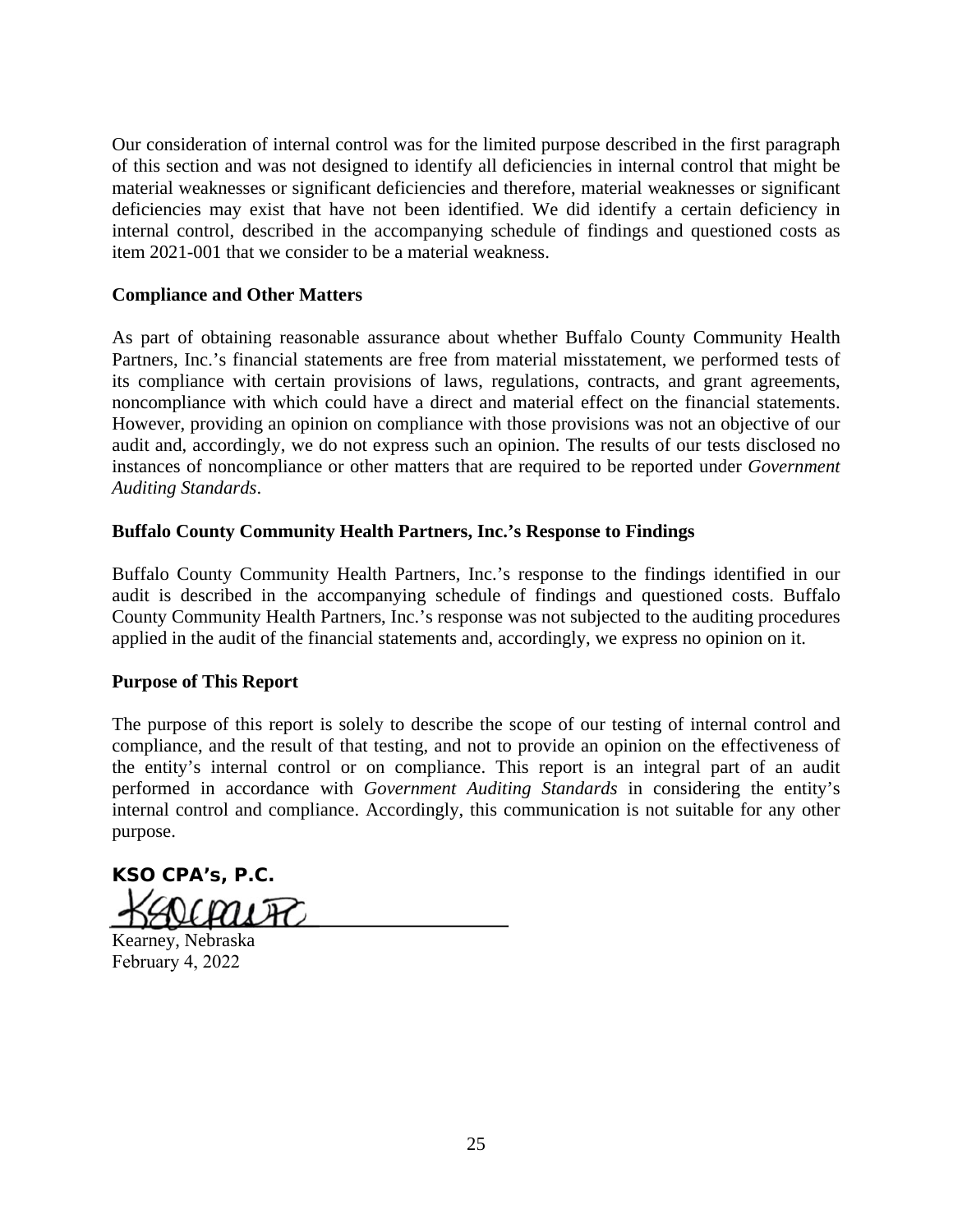

# **INDEPENDENT AUDITOR'S REPORT ON COMPLIANCE FOR EACH MAJOR PROGRAM; REPORT ON INTERNAL CONTROL OVER COMPLIANCE IN ACCORDANCE WITH THE UNIFORM GUIDANCE**

Board of Directors Buffalo County Community Health Partners, Inc. Kearney, Nebraska

# **Report on Compliance for Each Major Federal Program**

We have audited Buffalo County Community Health Partners, Inc.'s compliance with the types of compliance requirements described in the *OMB Compliance Supplement* that could have a direct and material effect on each of Buffalo County Community Health Partners, Inc.'s major federal programs for the year ended June 30, 2021. Buffalo County Community Health Partners, Inc.'s major federal programs are identified in the summary of auditor's results section of the accompanying schedule of findings and questioned costs.

# *Management's Responsibility*

Management is responsible for compliance with federal statutes, regulations, and the terms and conditions of its federal awards applicable to its federal programs.

# *Auditor's Responsibility*

Our responsibility is to express an opinion on compliance for each of Buffalo County Community Health Partners, Inc.'s major federal programs based on our audit of the types of compliance requirements referred to above. We conducted our audit of compliance in accordance with auditing standards generally accepted in the United States of America; the standards applicable to financial audits contained in *Government Auditing Standards*, issued by the Comptroller General of the United States; and the audit requirements of Title 2 U.S. *Code of Federal Regulations (CFR) Part 200 Uniform Administrative Requirements, Cost Principles, and Audit Requirements for Federal Awards* (Uniform Guidance). Those standards and the Uniform Guidance require that we plan and perform the audit to obtain reasonable assurance about whether noncompliance with the types of compliance requirements referred to above that could have a direct and material effect on a major federal program occurred. An audit includes examining, on a test basis, evidence about Buffalo County Community Health Partners, Inc.'s compliance with those requirements and performing such other procedures as we considered necessary in the circumstances.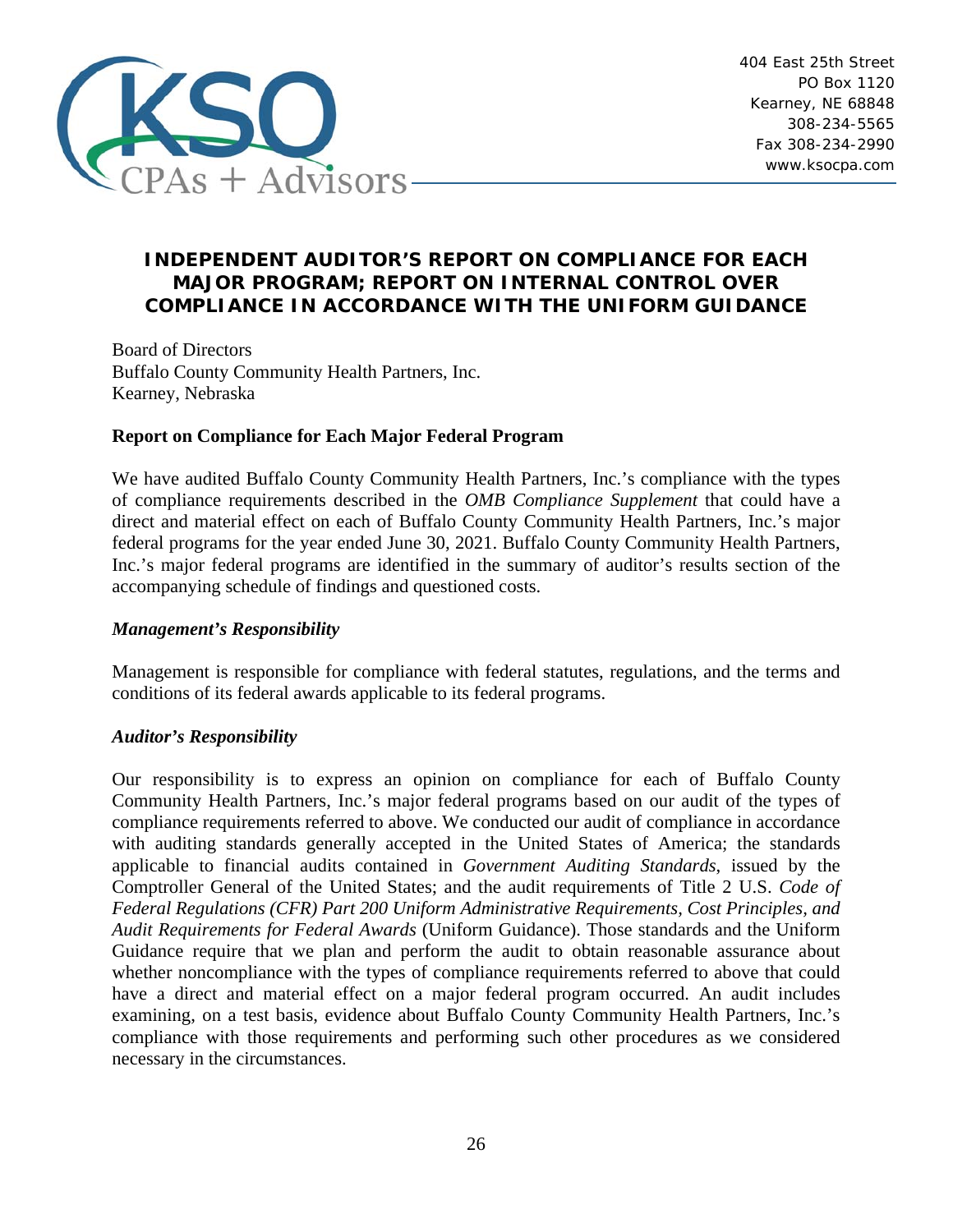We believe that our audit provides a reasonable basis for our opinion on compliance for each major federal program. However, our audit does not provide a legal determination of Buffalo County Community Health Partners, Inc.'s compliance.

# *Basis for Qualified Opinion on COVID-19 Coronavirus Relief Fund*

As described in the accompanying schedule of findings and questioned costs, Buffalo County Community Health Partners, Inc. did not comply with requirements regarding Assistance Listing Number 21.019 COVID-19 Coronavirus Relief Fund as described in finding 2021-002 for activities allowed or unallowed, allowable costs and cost principles, period of performance, and subrecipient monitoring. Compliance with such requirements is necessary, in our opinion, for Buffalo County Community Health Partners, Inc. to comply with the requirements applicable to that program.

# *Qualified Opinion on COVID-19 Coronavirus Relief Fund*

In our opinion, except for the noncompliance described in the Basis for Qualified Opinion paragraph, Buffalo County Community Health Partners, Inc. complied, in all material respects, with the types of compliance requirements referred to above that could have a direct and material effect on COVID-19 Coronavirus Relief Fund for the year ended June 30, 2021.

# **Report on Internal Control over Compliance**

Management of Buffalo County Community Health Partners, Inc. is responsible for establishing and maintaining effective internal control over compliance with the types of compliance requirements referred to above. In planning and performing our audit of compliance, we considered Buffalo County Community Health Partners, Inc.'s internal control over compliance with the types of requirements that could have a direct and material effect on each major federal program to determine the auditing procedures that are appropriate in the circumstances for the purpose of expressing an opinion on compliance for each major federal program and to test and report on internal control over compliance in accordance with the Uniform Guidance, but not for the purpose of expressing an opinion on the effectiveness of internal control over compliance. Accordingly, we do not express an opinion on the effectiveness of Buffalo County Community Health Partners, Inc.'s internal control over compliance.

A *deficiency in internal control over compliance* exists when the design or operation of a control over compliance does not allow management or employees, in the normal course of performing their assigned functions, to prevent, or detect and correct, noncompliance with a type of compliance requirement of a federal program on a timely basis. A *material weakness in internal control over compliance* is a deficiency, or combination of deficiencies, in internal control over compliance, such that there is a reasonable possibility that material noncompliance with a type of compliance requirement of a federal program will not be prevented, or detected and corrected, on a timely basis. A *significant deficiency in internal control over compliance* is a deficiency, or a combination of deficiencies, in internal control over compliance with a type of compliance requirement of a federal program that is less severe than a material weakness over compliance, yet important enough to merit attention by those charged with governance.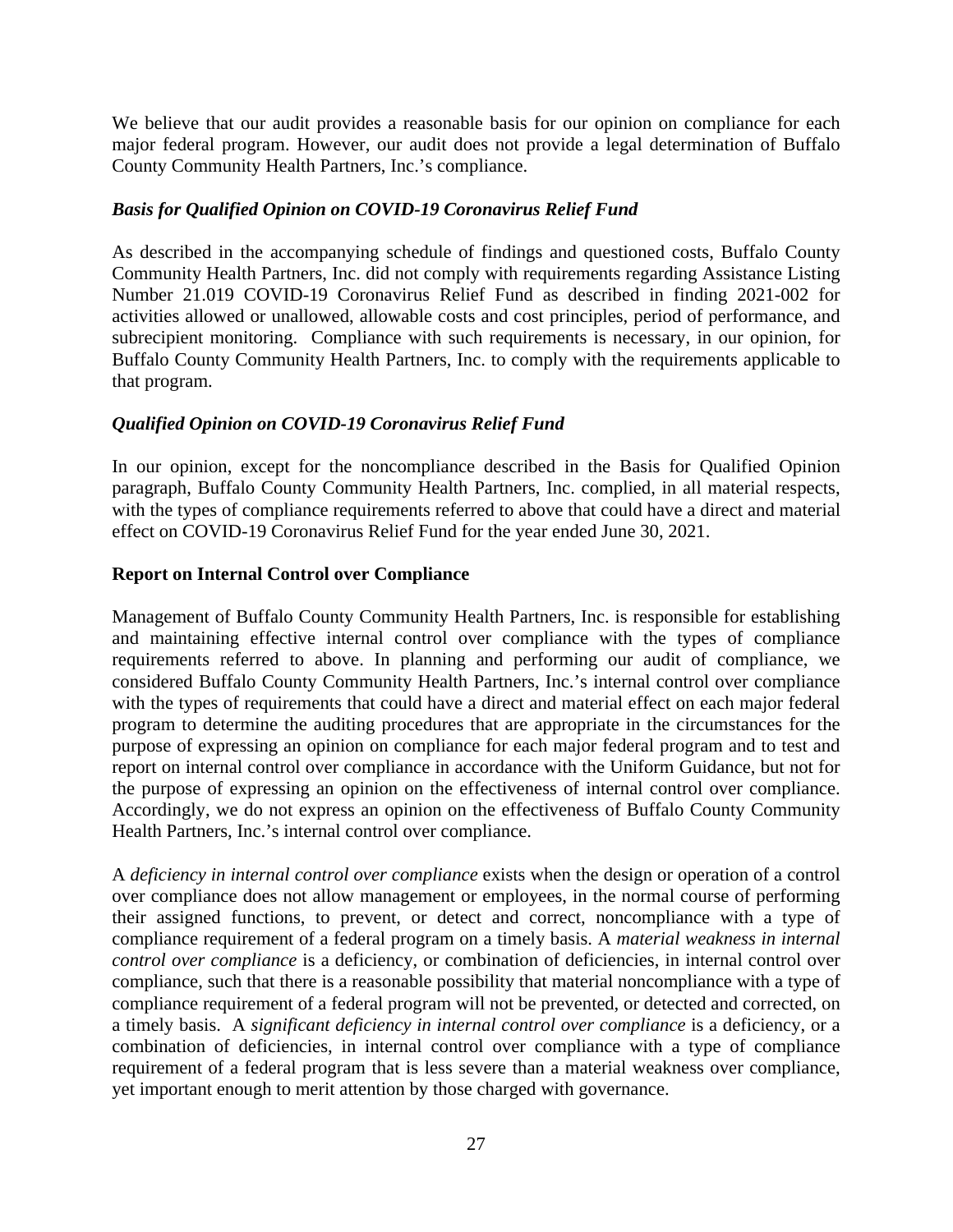Our consideration of internal control over compliance was for the limited purpose described in the preceding paragraph and was not designed to identify all deficiencies in internal control over compliance that might be material weaknesses or significant deficiencies and therefore, material weaknesses or significant deficiencies may exist that have not been identified. We did identify deficiencies in internal control over compliance, described in the accompanying schedule of findings and questioned costs as items 2021-001 and 2021-002, that we consider to be material weaknesses.

Buffalo County Community Health Partners, Inc.'s response to the internal control over compliance findings identified in our audit is described in the accompanying schedule of findings and questioned costs. Buffalo County Community Health Partners, Inc.'s response was not subjected to the auditing procedures applied in the audit of compliance and, accordingly, we express no opinion on the response.

The purpose of this report on internal control over compliance is solely to describe the scope of our testing of internal control over compliance and the results of that testing based on the requirements of the Uniform Guidance. Accordingly, this report is not suitable for any other purpose.

**KSO CPA's, P.C.** 

Kearney, Nebraska February 4, 2022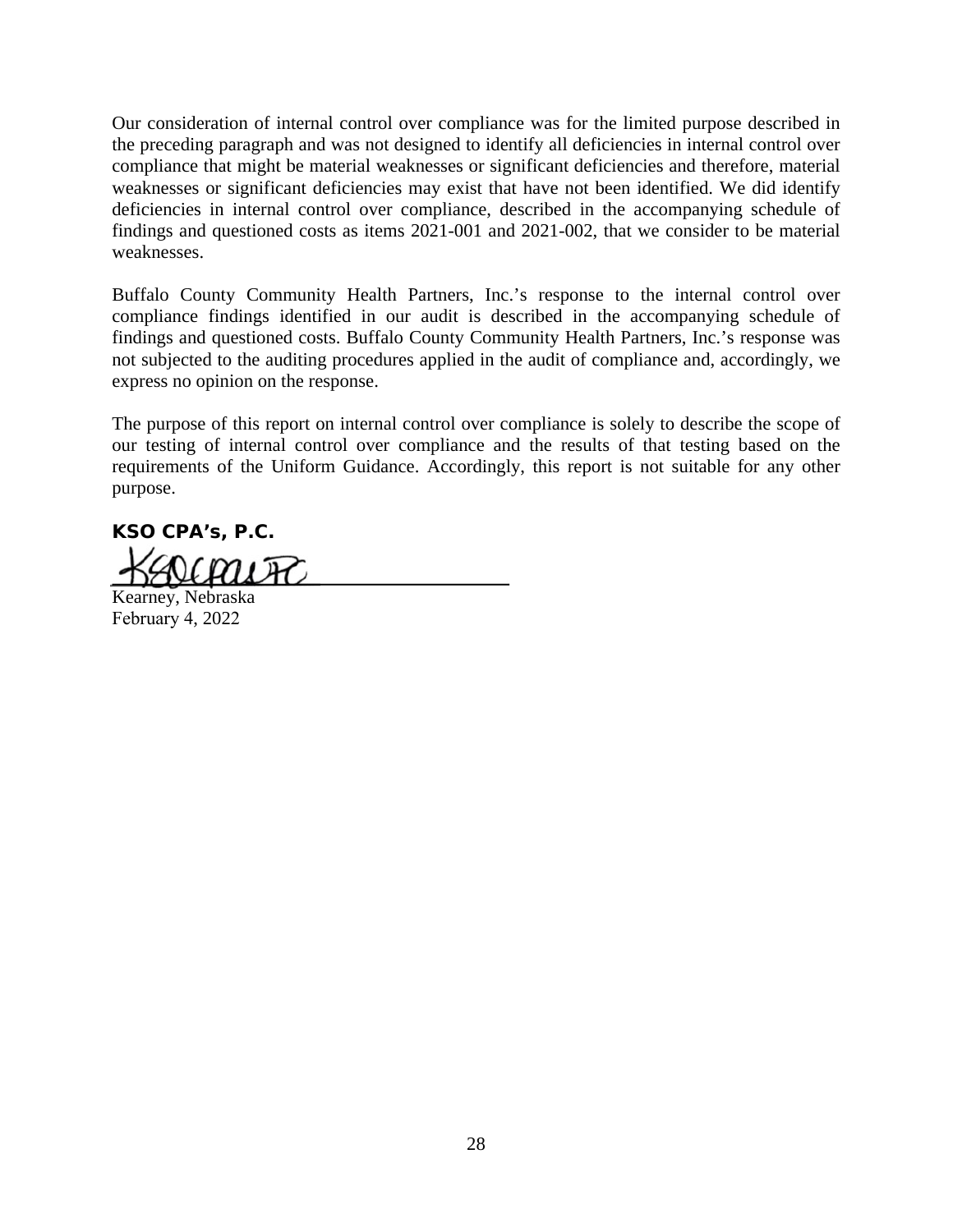# I. **SUMMARY OF AUDITOR'S RESULTS**

# *Financial Statements*

Type of auditor's report issued: Unmodified Internal control over financial reporting: Material weakness identified X Yes No • Significant deficiency identified  $\frac{\ }{2}$  Yes  $\frac{X}{X}$  None Reported Noncompliance material to financial statements noted  $\begin{array}{ccc} Yes & & X & No \end{array}$ *Federal Awards*  Type of auditor's report issued on compliance for major programs: Qualified Internal control over major program compliance: • Material weakness identified  $X$  Yes  $\sim$  No • Significant deficiency identified  $X$  Yes None Reported • Any audit findings disclosed that are required to be reported in accordance With 2 CFR 200.516(a)? X Yes No Identification of major programs: ALN Number(s) Name of Federal Program or Cluster 21.019 COVID-19 Coronavirus Relief Fund Dollar threshold used to distinguish between type A and type B programs:  $$750,000$ Auditee qualified as low risk auditee?  $Yes$   $X$  No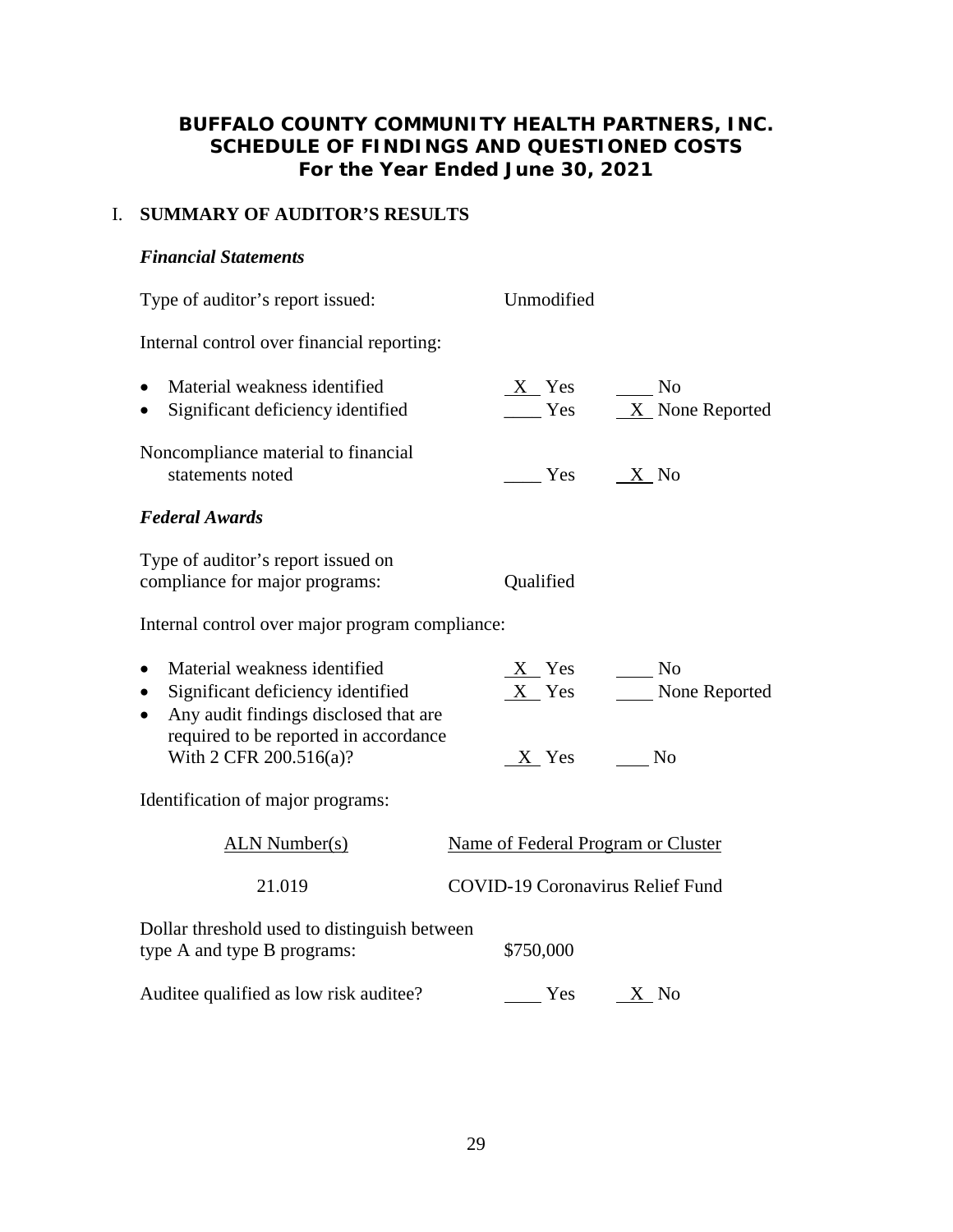# II. **FINANCIAL STATEMENT FINDINGS**

## *Finding 2021-001: Lack of Segregation of Duties in One or More Areas*

*Criteria:* The segregation of duties and responsibilities between different individuals for custody of assets, recordkeeping for those assets, and reconciliation of those asset accounts is an important control activity needed to adequately protect the entity's assets and ensure accurate financial reporting.

*Condition:* The entity does not have adequate personnel to assign responsibilities in such a way that different employees handle different portions of a transaction.

*Context:* We reviewed the Organization's internal control environment and noted that the Organization's financial recording duties are concentrated with only a few individuals.

*Cause:* The entity's limited staffing resources have made it difficult for the Organization to provide sufficient staffing to fully segregate incompatible duties in a cost-effective manner.

*Effect or Potential Effect:* An individual controlling a transaction from beginning to conclusion does not have oversight from other individuals to ensure that the transaction was properly executed and recorded.

*Recommendation:* We would recommend that the Board of Directors take an active part in internal controls and closely monitor all accounting functions, while seeking ways to continue strengthening compensating controls.

*Responsible Official's Response and Corrective Action Planned:* The entity's Board continually evaluates the distribution of duties to employees and closely monitors all accounting functions.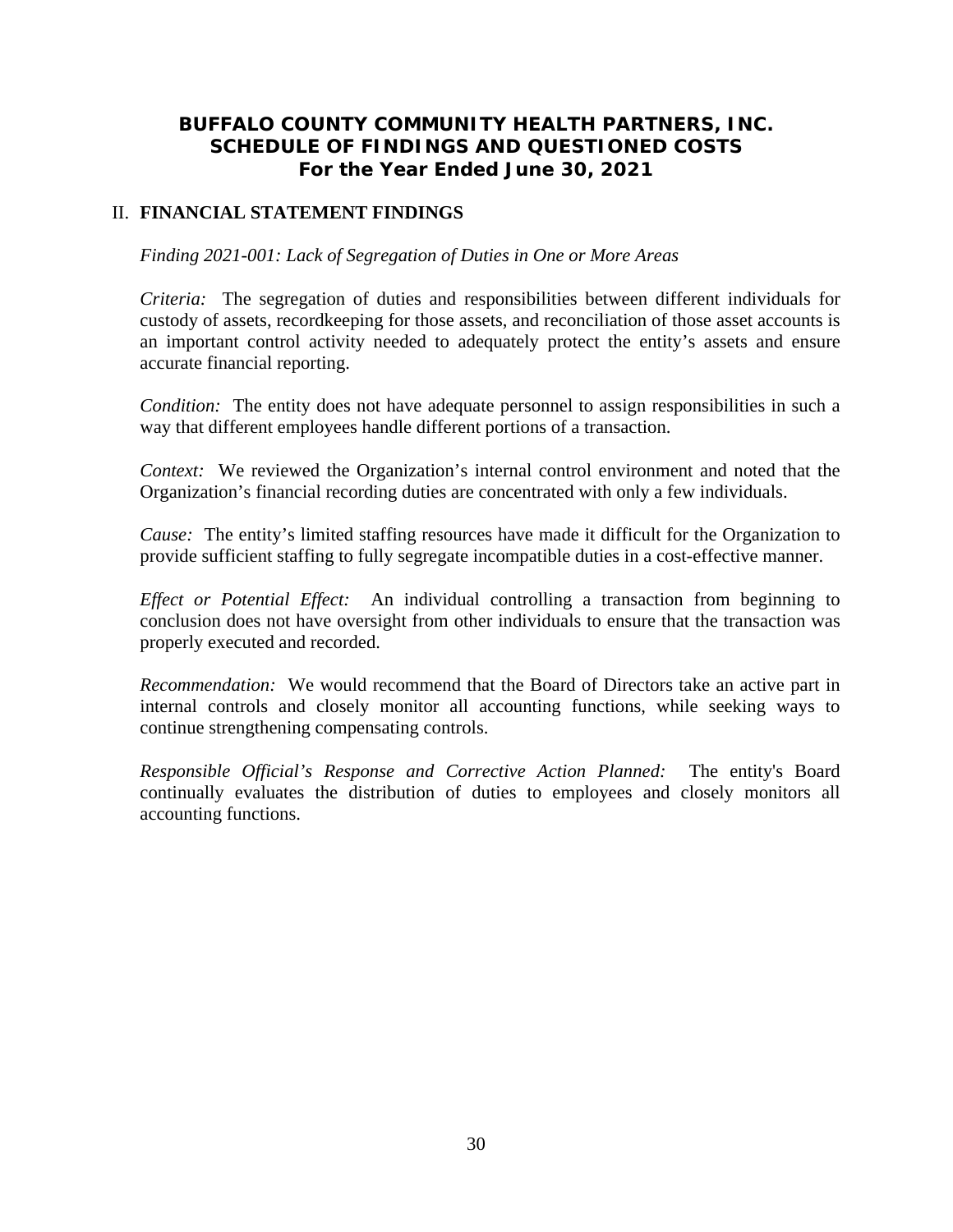# III. **FEDERAL AWARD FINDINGS AND QUESTIONED COSTS**

*Finding 2021-001: Lack of Segregation of Duties in One or More Areas* 

 *Information on the Federal Programs:* CFDA 21.019 – COVID-19 Coronavirus Relief Fund, United States Department of Treasury. *Pass-through entity:* Kearney Area Community Foundation. *Award Number:* N/A. *Compliance Requirements:* Activities allowed or unallowed; Allowable costs and cost principles; Period of performance; Subrecipient monitoring. *Type of Finding:* Significant deficiency over internal control.

*Criteria:* The segregation of duties and responsibilities between different individuals for custody of assets, recordkeeping for those assets, and reconciliation of those asset accounts is an important control activity needed to adequately protect the entity's assets and ensure accurate financial reporting.

*Condition:* The entity does not have adequate personnel to assign responsibilities in such a way that different employees handle different portions of a transaction.

*Cause:* The entity's limited staffing resources have made it difficult for the Organization to provide sufficient staffing to fully segregate incompatible duties in a cost-effective manner.

*Effect or Potential Effect:* An individual controlling a transaction from beginning to conclusion does not have oversight from other individuals to ensure that the transaction was properly executed and recorded.

*Questioned Cost:* None.

*Context:* We reviewed the Organization's internal control environment and noted that the Organization's financial recording duties are concentrated with only a few individuals.

*Repeat Findings:* Immediately preceding year.

*Recommendation:* We would recommend that the Board of Directors take an active part in internal controls and closely monitor all accounting functions, while seeking ways to continue strengthening compensating controls.

*Responsible Official's Response and Corrective Action Planned:* The Board of Directors will continually evaluate the distribution of duties to employees and closely monitor accounting functions.

*Planned Implementation Date of Corrective Action:* Ongoing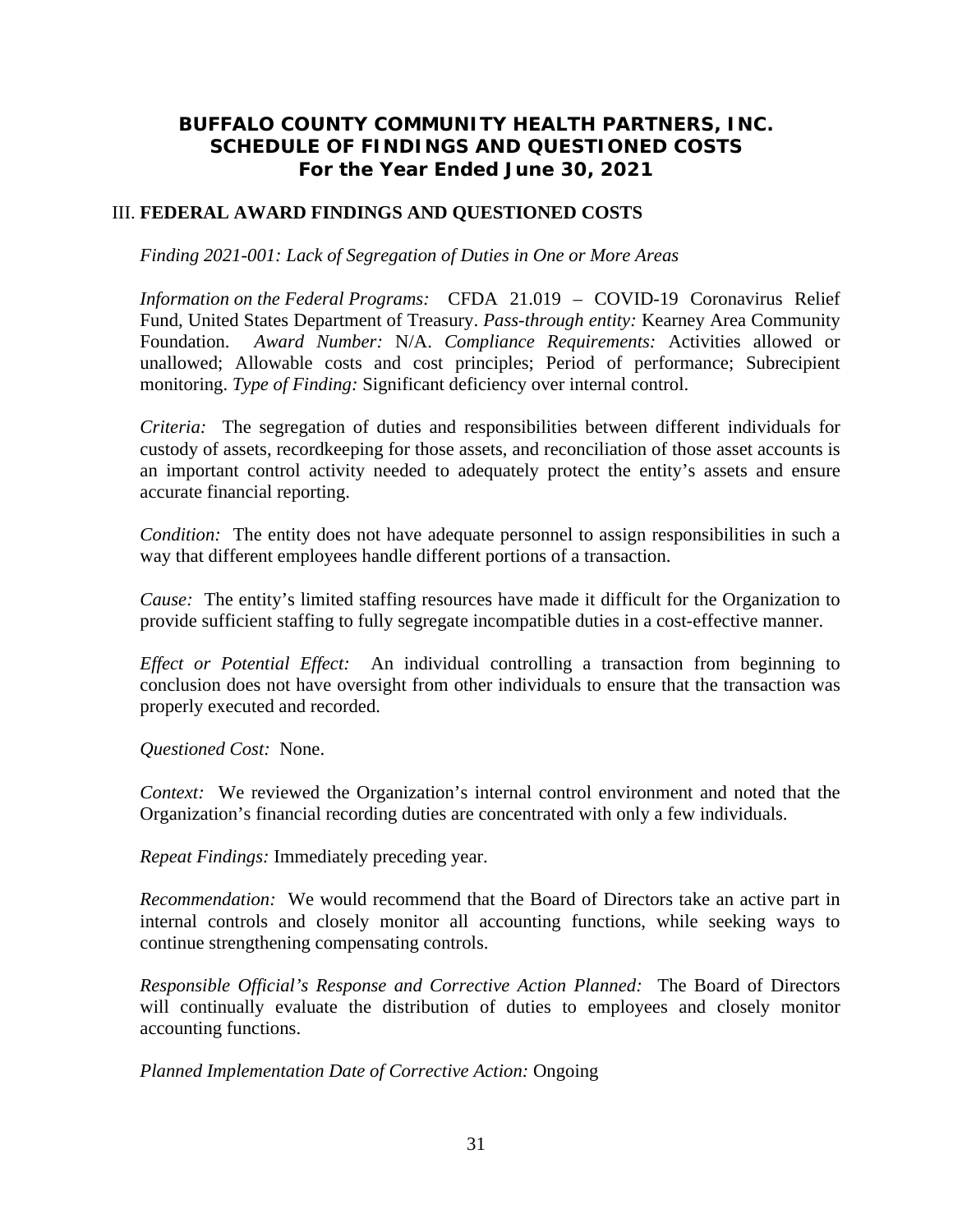# III. **FEDERAL AWARD FINDINGS AND QUESTIONED COSTS**

*Person Responsible for Corrective Action:* Board, Resource Committee and Executive **Director** 

*Finding 2021-002 Lack of Subrecipient Identification and Monitoring* 

 *Information on the Federal Programs:* CFDA 21.019 – COVID-19 Coronavirus Relief Fund, United States Department of Treasury. *Pass-through entity:* Kearney Area Community Foundation. *Award Number:* N/A. *Compliance Requirements:* Activities allowed or unallowed; Allowable costs and cost principles; Period of performance; Subrecipient monitoring. *Type of Finding:* Material weakness over internal control and material noncompliance.

*Criteria:* Acceptance of the terms of the COVID-19 Coronavirus Relieve Funds included acknowledgement of required compliance with the Office of Management and Budget Guidance for Grant and Agreement's code section 2 CRF § 200.331. This code section requires the Organization to make case-by-case determinations whether each agreement it makes for the disbursement of Federal program funds casts the party receiving the funds in the role of a subrecipient or a contractor. Disbursements that are made to a receiving party cast as a subrecipient require the Organization to issue subawards and to meet additional monitoring and oversight responsibilities as outlined in code section 2 CRF § 200.332.

*Condition:* For the year ended June 30, 2021, we reviewed the Organization's grant files for the COVID-19 Coronavirus Relieve Funds and found that subrecipient relationships were not identified until after the completion of the grant. In addition, there was no issuance of subawards as required by 2 CRF § 200.331 and there was a lack of monitoring and oversight responsibilities as outlined in code section 2 CRF § 200.332.

*Cause:* The Organization lacked an understanding of the Office of Management and Budget Guidance for Grant and Agreement's code section 2 CRF § 200.331-332.

*Effect or Potential Effect:* As a result, there was a lack of oversight over the activities of subrecipients to ensure that subawarded funds were used for authorized purposes, in compliance with Federal statutes and regulations, and that subaward performance goals were achieved.

*Questioned Cost*: \$176,306.

*Context:* We reviewed the District's internal control environment and noted that the District's financial recording duties are concentrated with only a few individuals.

*Repeat Finding:* No.